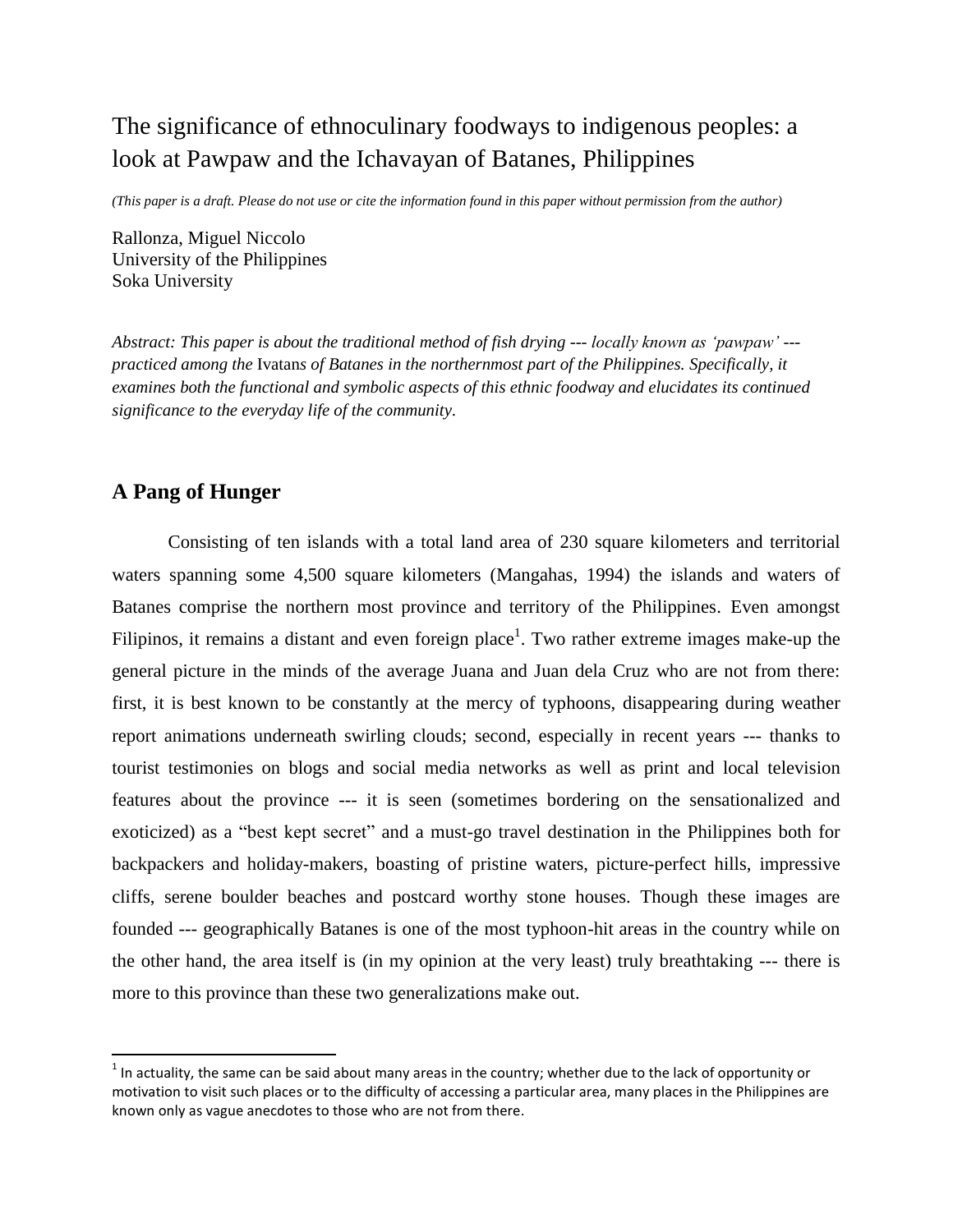Beyond these simple images that tickle the fancy of non-academics, the islands have much to offer to scholars from various fields of the social sciences, owing much to the fact that Batanes has been and still is home to the Ivatan, the indigenous ethno-linguistic group who comprise majority of the population of the province. It is these people, in the intricacies of their history, their language, their culture and life-ways, both past and present, that one would be able to find an astounding wealth of knowledge and narratives. I believe that it is in these matters that the real "best kept secrets" Batanes has to offer can be found ---ones that allow us to enrich the collection of human knowledge and enliven intellectual discourse. Without a doubt, I am not alone in my sentiments; scholars have written about Batanes and the Ivatan in the areas of linguistics (Hidalgo, 1998; Larson, 1974; Maree, 2012; Reid, 1966; Summer Institute of Linguistics, 1957, 1958;), archaeology (Baretto, Mijares & Santiago, 2003; Campos, 2013; Bellwood, & Dizon, 2005; Dizon & Mijares, 1999; Dizon and Santiago, 2012; Faylona, 2003; Hung et al., 2007; Mijares & Jago-on, 2001; Paz, 1999; Szabo et al, 2003; Solheim, 1961), history (Hidalgo, 1996; Hornedo, n.d.) and ethnography (Blolong, 1996; Hornedo, 1977, 2000; Mangahas, 1993, 1996). However, despite a wealth of studies already available, there are still gaps in information or at the very least a need for a deeper understanding of the on-goings in the area. It remains that there are questions that need answering as well as questions that need asking thus, Batanes is undoubtedly still a fertile area for research.

This is where this paper enters the picture as it hopes to tackle one of the identifiable gaps in the literature --- specifically an exploration into Batanes cuisine and Ivatan foodways. My decision to look at the province's food in particular as an area of inquiry may be initially met with skepticism or be even quickly dismissed as a futile, even pointless endeavor by the uninformed or misinformed outsider. I myself was once in the same frame in the beginning -- trapped in a notion of extremes; like others, I asked myself: what could there be in an area consistently bombarded by storms but meager fare, edible at best, consumed solely for the purpose of survival in such a harsh environment? I soon realized that such assumptions of gastronomic stagnation and monotony coupled with the idea of the food in Batanes playing a single utilitarian function are nothing but huge misconceptions --- ones that are shattered quite completely as the first morsel of *ichan*<sup>2</sup> harvested from its lands and waters touches the tongue.

 $^{2}$  An Ivatan term for viand or side dish such as fish, vegetables, meat, etc.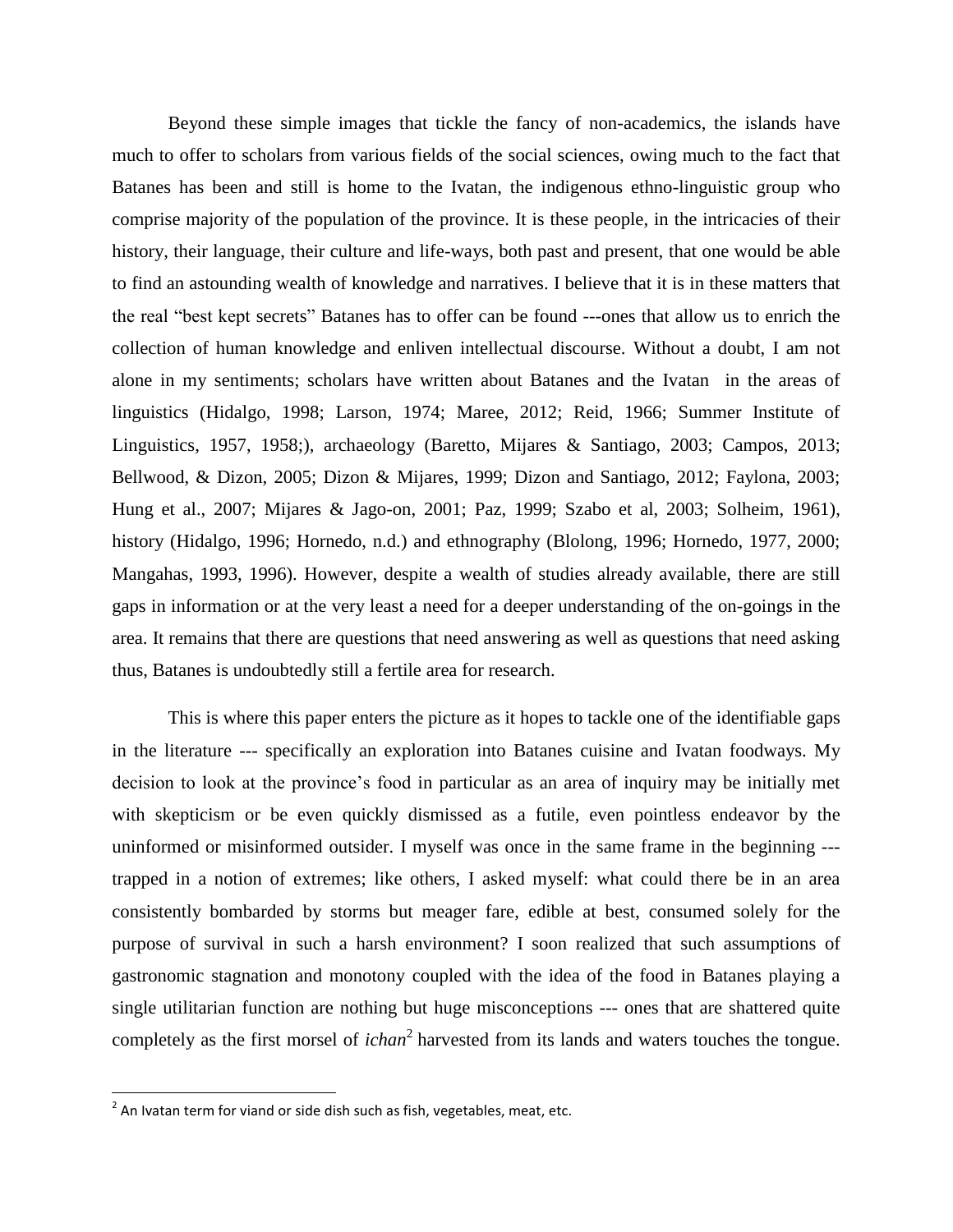The cuisine and foodways of the Ivatan are more colorful and more vivid than most outsiders know or acknowledge. Their menu is one of dynamism and variety conducted by the tempo of the tides and times; for although daily fare is essentially basic (usually rice accompanied with a single *ichan*), a symphony of tastes are produced as their limited ingredients (the bounty of the sea and earth) and their culinary techniques, (always moving back and forth in the categories of the raw, the boiled, the roasted and more recently, the sautéed and fried) come together. The way they cook and the way they eat reverberate not with a drone of inescapability but with the melody of accomplishment and enjoyment. All in all, it is one of outstanding freshness and natural flavors, bursting forth and lingering not only on the palate but in memory leaving much room for it to be further chewed upon and digested.

Conventional wisdom says that "one should not bite of more than one can chew". I decided to narrow down my inquiry to what the Ivatans in their language<sup>3</sup> call *pawpaw*. By definition, *pawpaw* is an Ivatan term which refers to "salted, smoked, or sun-dried fish, meat, or octopus" (Maree, 2012) yet is used commonly by the locals to refer to both the process and end product of preserving seafood, usually fish, through salting and drying. On the surface, one may see it as just another regional variation of dried fish, similar in process and outcome --- save for the minor idiosyncrasies regional variants often posses --- that occurs all over the archipelago. However, in a conversation<sup>4</sup> I had with my field advisor prior to departing for fieldwork coupled with preliminary observations during the first couple of days of my stay, I believed that it could not have been as simple as that. During the start of my field visit, *pawpaw* would almost always pop up whenever conversations and chats with the locals would touch upon their foodways and what they usually eat. Those that I spoke to then would say that it is one of their traditional foodstuffs which they continue to make and consume up to this day --- "*gawaiin talaga namin iyan dito…specialty ng Batanes* (that [*pawpaw*] is something we really do here…it is a specialty of Batanes)," as explained by a fish stall vendor in Basco<sup>5</sup>. Furthermore, the constant presence and commonality of *pawpaw* in the area --- displayed in every storefront in Basco that sold

 $3$  Ivatan is also the name used to refer to their language with which several dialects exist. Aside from Ivatan, Filipino is also widely used (usually when dealing with those who cannot speak Ivatan) and at times, English.

 $4$  My field advisor Professor Edwin Valientes, who also happened to be an Ivatan hailing from Ivana, mentioned that the copious amounts of seafood dried during the summer serve as their "supply" so to speak during the periods of the year when fishing was not possible (personal communication, January 2013).

<sup>&</sup>lt;sup>5</sup> The capital city of Batanes found on Batan Island. Of all the places in Batanes, Basco is said to relatively be the "most urbanized".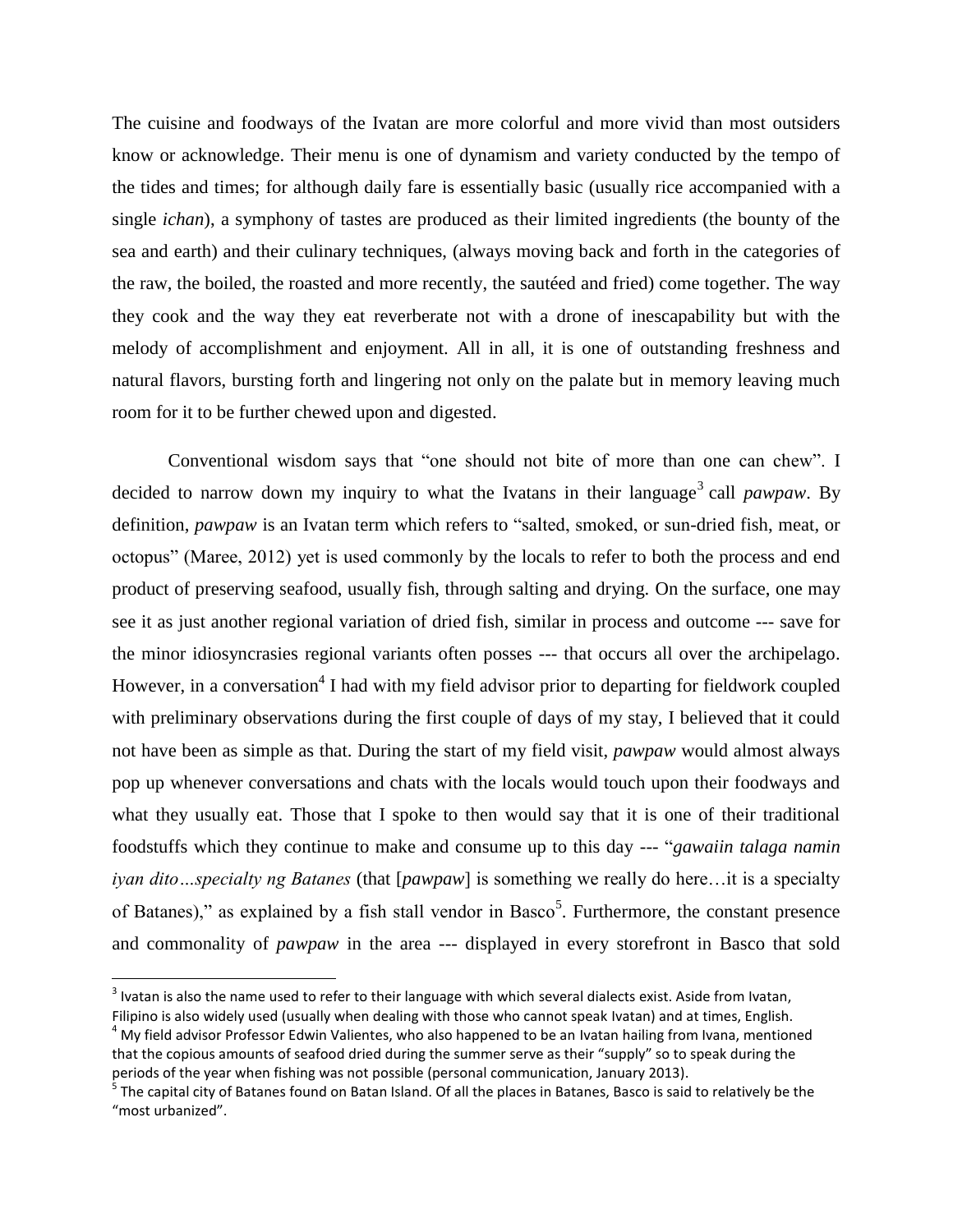seafood, hanging visibly outside quite a number of the houses, and served often as part of our own meals --- was also clearly noticeable early on. The thought of a local traditional foodway that is still widely practiced within the context of Batanes piqued my curiosity and led me to believe that the significance of *pawpaw,* as far as Ivatan culture and everyday life is concerned, would be different from the plethora dried seafood that appear in other parts of the country.

Why do the Ivatan continue to preserve seafood in this manner? How do the present-day Ivatan see and treat this traditional foodway and what does it mean to them? What implications does the increased amount of connection to the rest of the country and the world (mostly in the form of tourism and information) have for this foodway? These are just some of the questions I had in mind as I sought to investigate what the significance<sup>6</sup> of *pawpaw* could possibly be --specifically, I wanted to find out and unravel **where and how the Ivatan***s* **situate** *pawpaw* **in relation to the other aspects of their culture and daily life and how this contributes to its continued practice**. Accordingly I sought to: (a) provide an ethnographic account of *pawpaw*; (b) determine the contexts and circumstances of their daily life related to the *pawpaw* complex<sup>7</sup> and how it is situated in them; and finally, (c) understand the significance *pawpaw* holds as it continues to exist in their present realities.

### **The Search for Similar Flavors**

 $\overline{a}$ 

Over the years, studies with food at center stage have gained and continue to gain momentum within various disciplines. In fact, from being marginalized and deemed as an inconsequential matter, it has since then become a mainstay in the generation of both knowledge and new perspectives deployed in an array of discourses. Indeed with flourishing journal publications regarding the field of food studies such as Gastronomica, Journal for the Study of Food and Society, and Food and Foodways to name a few, as well as the amount of scholarly work produced each year from all over the world, one can clearly see that the appetite for understanding such an intrinsic aspect of our existence is voracious (Counihan and Van Esterik,

 ${}^6$ That is of course if this "significance" is not just another case of an anthropologist revelling in his own musings and seeing glimmers of what was never there in the first place.

 $^7$  From this point onward, "pawpaw complex" shall encompass the following: seafood preserved in a particular way, the process of preservation itself, storage, consumption and treatment of the aforementioned item.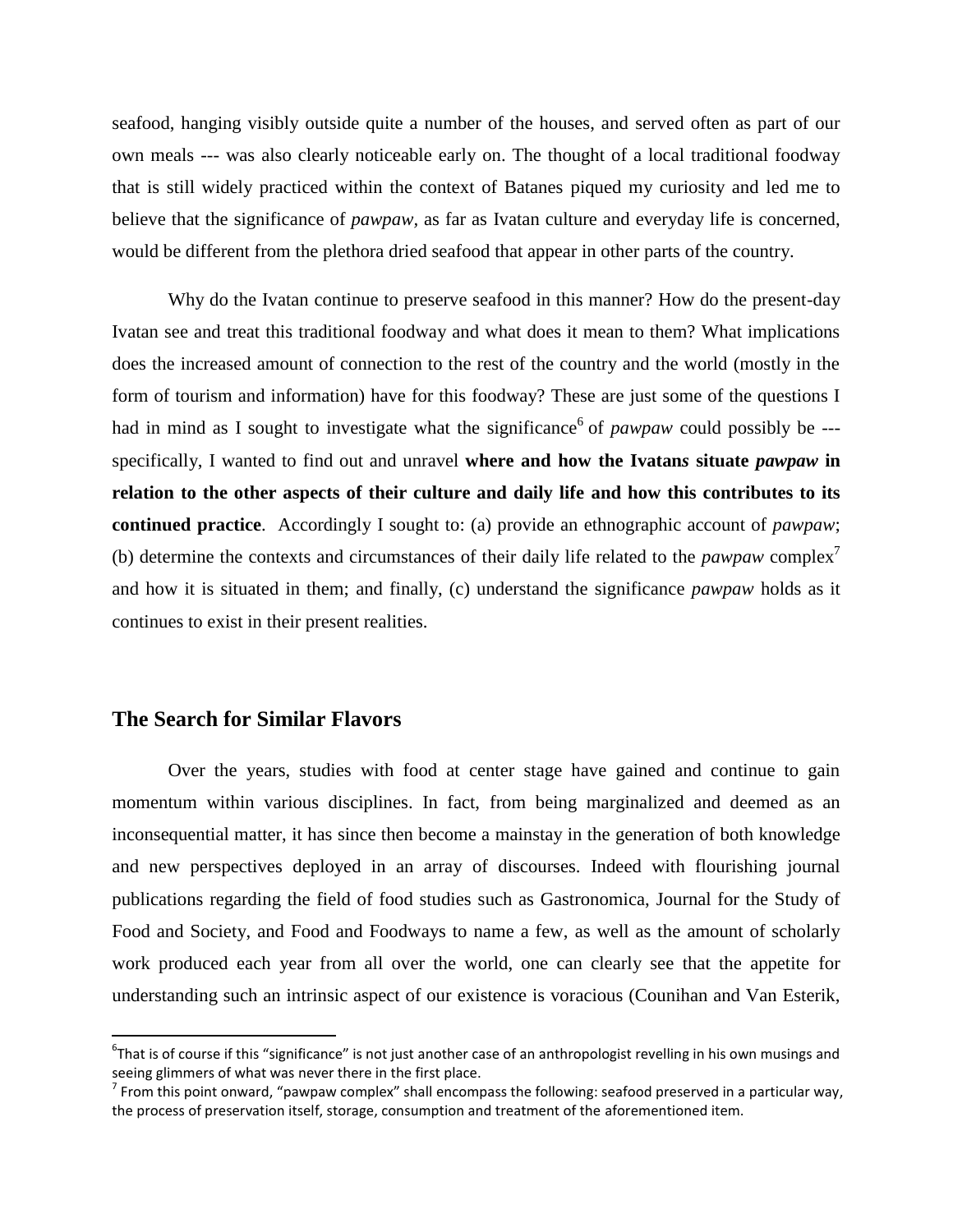2008). Arguably, food is one of, if not the first of our primary needs as humans; it is in essence a biological necessity as the in-take of food provides us with energy and nutrients necessary for our basic functions and continued survival. Outside of this, or rather in tandem with it, food, the desire to eat (or not to eat) and the act of eating (or not eating) are entwined in the webs of the circumstantial and motivational. It contributes towards the attainment of feelings and senses of fulfillment, pleasure, comfort, disgust and loathing among others (all of course in varying degrees); they are triggers of a whole spectrum of emotions --- positive and negative --- and are attached to both individual and collective memory and consciousness. Furthermore, food is also a vehicle for a myriad of meanings; its interpretations, value, even how an individual or a community determines what falls under the category of "food" in the first place, are dependent on particular contexts and by those who give and derive sense from it. Anthropologists too have recognized the importance of food and of what may be gained from scrutinizing it. A review by Sidney Mintz and Christine Du Bois (2002) provides us with a glimpse of the extensive literature in existence regarding this matter; they show that food has numerous aspects and facets approachable from several paradigms, which in their own right are interesting, relevant, and insightful yet also contribute to the refinement of anthropological theory, method and ultimately enhance the discourse and debate within and outside the discipline.

As a result, a myriad of frameworks have thus sprung up. Two approaches, often used in the anthropological study and analysis of food are the paradigms of cultural materialism and symbolic theory, as advanced by some introductory texts in anthropological theory as being on opposing ends. For example, building on Julian Steward's cultural ecology (2008), Marvin Harris, one of the main proponents of the cultural materialism paradigm, proposes that "that human social life is a response to the practical problems of earthly existence" (1979) wherein cultural facets and activities such as foodways are essentially adaptations to their surroundings which therefore explains the principal reason why something is done the way they are done. Although he does not discount the possibility that food may have symbolic meanings, in the case of his studies on the cows of India (2008a) and the taboo on pigs by Jews and Moslems (2008b), he still argues that what takes precedence and determines the eating habits of a community are the practical aspects that respond to their economic and environmental circumstances. On the other hand, the approach of symbolic theory is rather broad but may be said to be grounded loosely on Saussure's model of signs wherein food is treated as the signifier while it's meanings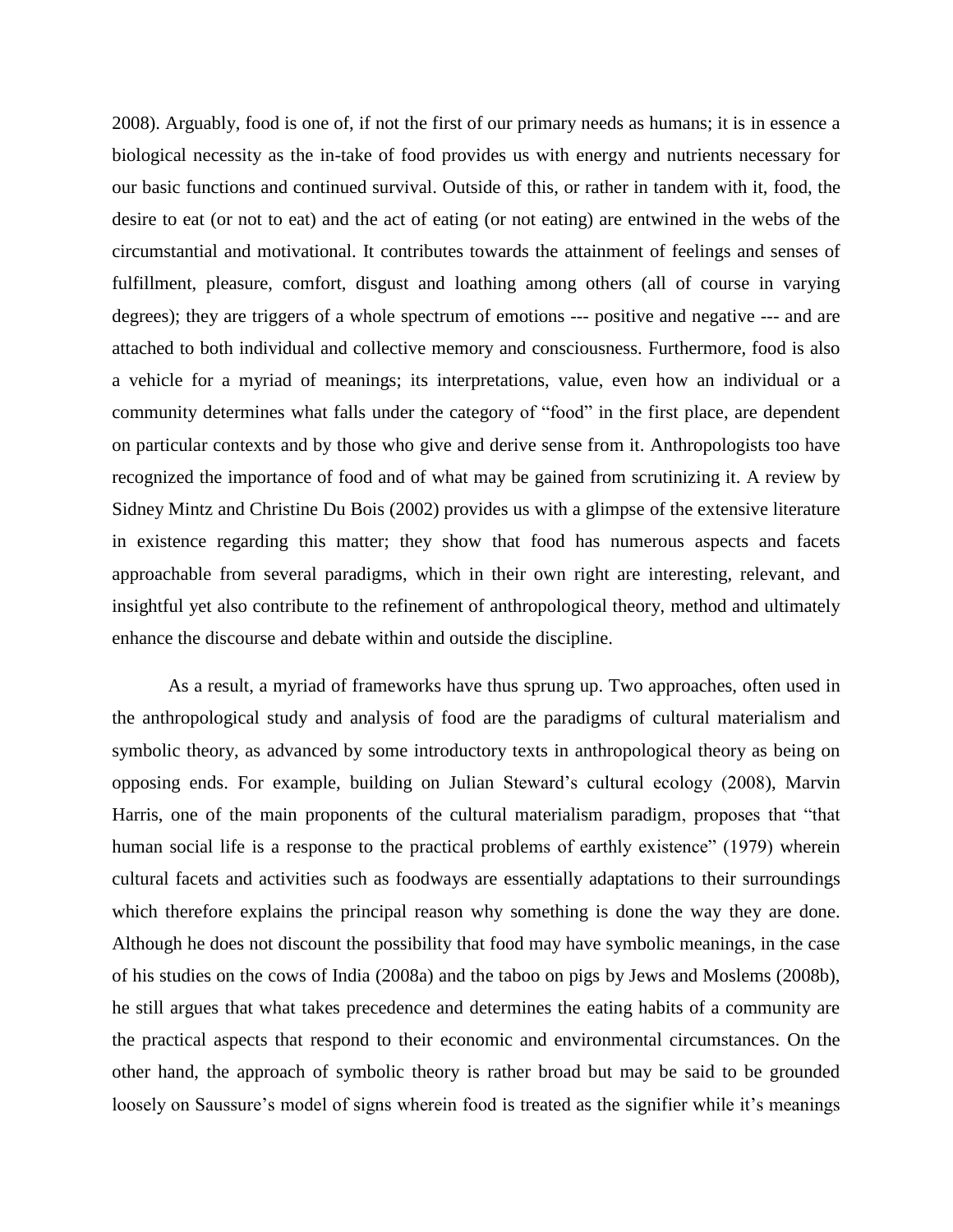the signified. This paradigm includes views from both structuralists such as Claude Levi-Strauss who in presenting the so-called "Culinary Triangle" writes that food transforms both physically and in meaning as it moves from one defined category to another (in Counihan & Van Esterik, 2008) and Roland Barthes who asserts food and foodways as a system of communication which present entire social environments and realities (in Counihan & Van Esterik, 2008) as well as from interpretavists like Mary Douglas who operationalizes food as a code whose messages appear in the social events that are expressed allowing us to "decipher a meal" (1972).

In the Philippines, material on food is also relatively plentiful, majority of which is tailor-made for the consumption of the general public as well as those with more than just a passing fancy: these include numerous cookbooks, food magazines, foodie and restaurant guides, newspaper features and online on blogs and social media networks. The more academic material (of which quite a number are suited as well for the general reader) also cover a broad range of topics from nutrition and hunger (Abad-Santos, Edillon, Piza, de los Reyes & Diokno, 2008; Dalisay, 2003; Food and Agriculture Organization of the United Nations, 2006), studies and developments in the field of agricultural and fisheries (Espino & Atienza, 2001; Yap, 1999), studies focused on description and significance of particular food or foodway, regional studies on food, food history (Alegre, 1992; Cordero-Fernando, 1992; Panlilo & Sta. Maria ed., 2005) and even ethnographies (Ewing, 1963; Lawless, 2008; Magat, 2002; Wallace, 1983). Doreen Fernandez however deserves special mention; within the domain of Filipino food studies, her contributions are invaluable. Her works cover many areas and situations, all of which show the value of food not only as an object to be consumed but as something culturally produced and made significant (Fernandez, 1994, 2000; Fernandez and Alegre, 1988, 1991). Food for her is a both a looking glass and a mirror with which the Filipino can see oneself as well as one's reality; she brought into the mainstream food as a cultural item which is shaped and shapes the minds and identity of Filipinos

Amidst this abundance however, information regarding the culinary ways of Batanes, let alone *pawpaw,* is scarce and hard to come by. Fenix's short anecdotal essay (2005) recounts the foods she had eaten during her visit to the Ivatan Center and to Batanes, whetting the palate with a descriptive account of the tastes and ingredients of the dishes as well as their preparations while noting the incorporation of some dishes from outside Batanes yet lacks any discussion on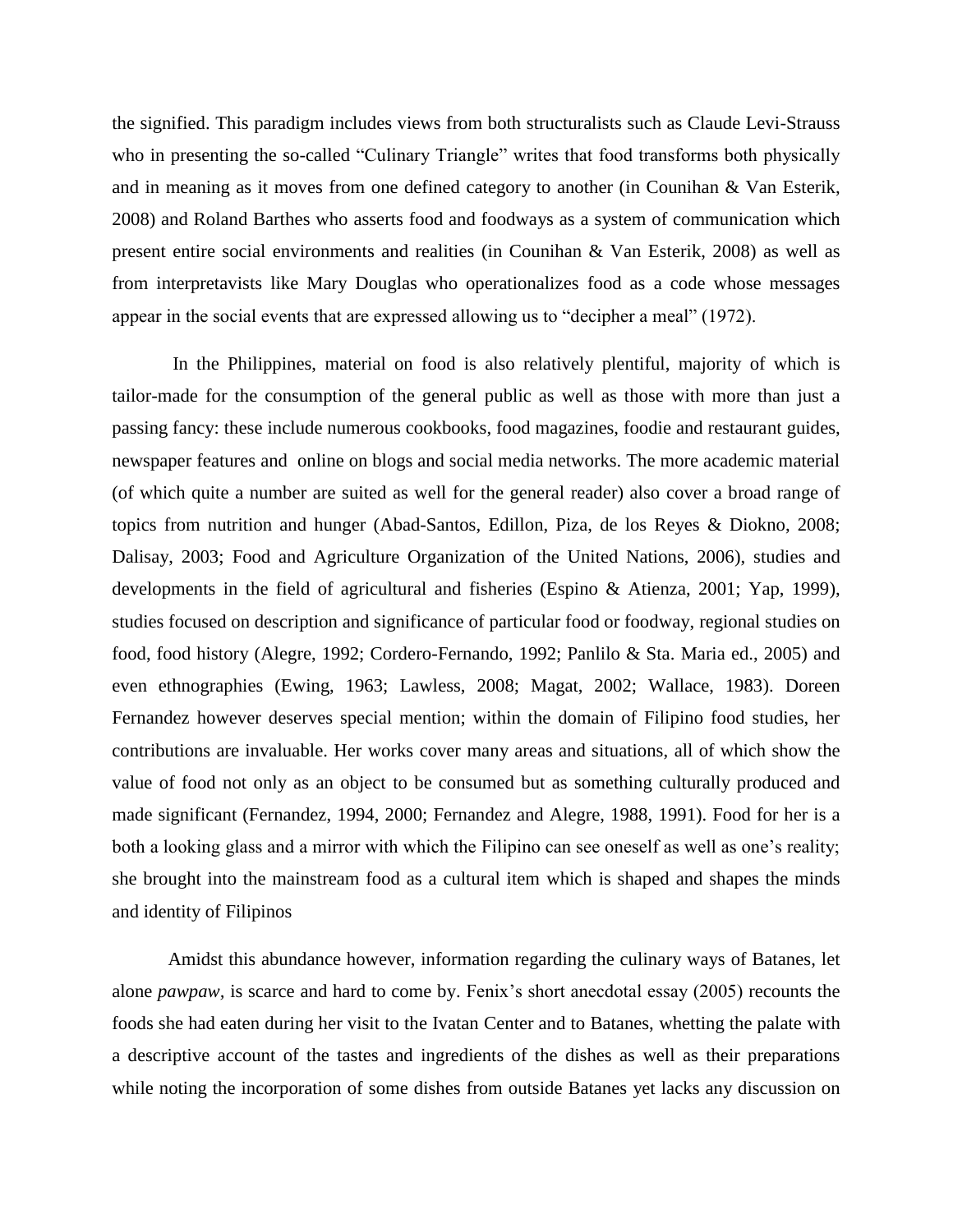why such foodways exists or what they mean to the Ivatan. On the other hand, ethno-histories such as those by Hidalgo (1996) and Hornedo (2000) --- in the span of a few pages --- touch on the items of food with which the people of Batanes subsist on. They include partial description on when and how they are grown or obtained establishing the Ivatan as fisher-farmers, the two activities being intimately related in the context of traditional Ivatan subsistence strategies. *Pawpaw* is mentioned briefly in both these works: Hidalgo writes that it was "technology developed to preserve their catch" and that these were dried during *rayuun*<sup>8</sup> on beaches while Hornedo says something similar, adding that it is the excess of their catch that is turned into *pawpaw* and that "the surplus of these fish dried in the sun and wind are kept for *amyan* <sup>9</sup> when fishing is impossible". Though it was not thoroughly expounded, that the practice of preserving fish through drying among the Ivatan is one that has deep historical and cultural roots was an underlying assertion in both these entries. With regards to process and purpose, I believe a clue can be found in Professor Maria Mangahas' masteral thesis on *Mataw* fishing (1993) and Blolong's article on Ivatan cultural adaptations to typhoons. In a section entitled "Winter Foods", she discusses the transformation of a whole *arayu* or dolphin fish into dried fillets which is considered as economically valuable; she writes:

Dried fillets of *arayu* is a very traditional food item in Ivatan life. They are kept hanging or stacked in the storage area over the hearth (paya') where preserved by the smoke, they comprise a reserve food supply. Mahatao residents tell of how their stored food—consisting of dried *arayu* and *luñis* or fired pork immersed in its own lard to preserve it—were carefully hoarded by their elders because they had to last for the cold winter months when typhoons came…the winter season is a time of few food options.

(Mangahas, 1993)

Blolong operates along the same line, contextualizing dried *arayu* as one of the culturally specific coping mechanisms the Ivatan have and make use of in the face of typhoons; he writes:

The *dorado* and *diban* caught after the ceremony by fishing crews composed of closely related males are treated, like *uvi*, as a symbol of the life and continuity of the Ivatan people and so are never sold. They are

l

 $^8$  The Ivatan term for the "summer" season; discussed in further detail in a succeeding section.

 $<sup>9</sup>$  The Ivatan term for the "winter" season; discussed in further detail in a succeeding section.</sup>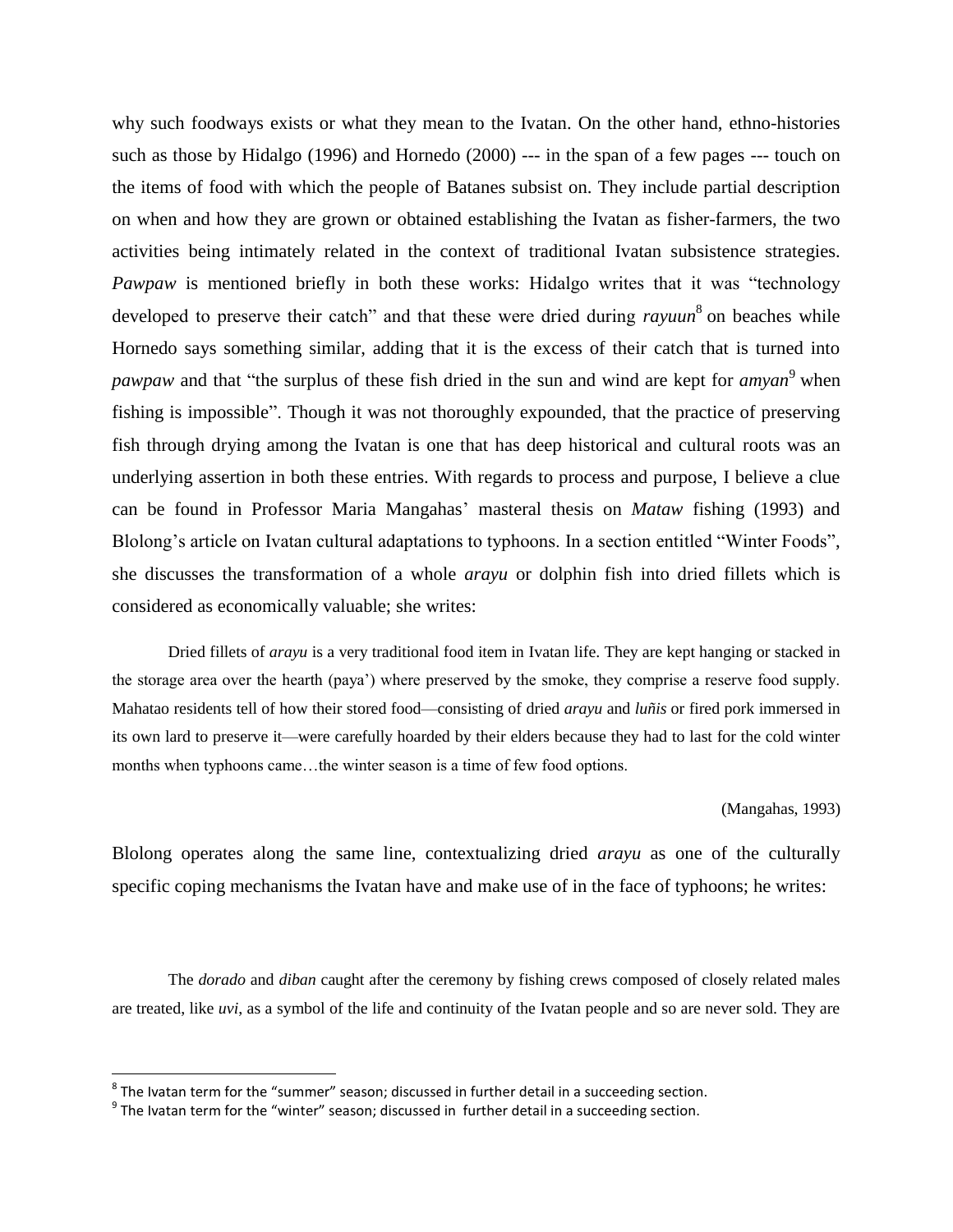preserved as food for typhoon months by salting, drying in the sun, and then hanging in the kitchen to be smoked for longer preservation.

#### Blolong (1996)

Unfortunately, both works focus specifically on *arayu*; though they expound in much detail on the description, contexts and interpretations of this particular fish there is no mention of how these dried fillets figure in with other forms of dried seafood, or rather is there no direct reference to the concept or category of *pawpaw* in the first place.

As many a chef would say as they taste an incomplete dish, "there's something missing." At least with the literature available, it seems that the *pawpaw* complex is truly something that has yet to be sufficiently explored thus making the study even more compelling to pursue.

### **A Recipe to begin With**

 $\overline{\phantom{a}}$ 

Data for this study was gathered during the 2013 field season of the  $\frac{10}{2}$ Anthropology Field School from April 17, 2013 to May 13, 2013. The study was conducted mainly in Chavayan on the island of Sabtang and among the Ivatan of the area or the Ichavayan<sup>11</sup>. It is the south eastern most *baranggay*<sup>12</sup>, demarcated under the category of "rural" some 8.02 kilometers away from Centro, the primary access point (via ferry from Ivana) and port of the island (Sabtang Municipal Government, 2010). At the time of my field work in the summer of  $2013^{13}$ , there were 36 households where each household was generally engaged in two or more of the following activities to provide for their livelihood: fishing, farming, animal rearing, government/public employment, and private employment.

<sup>&</sup>lt;sup>10</sup> The Anthropology Field School is a fieldwork course conducted annually by the Department of Anthropology, University of the Philippines, Dilaman as part of its undergraduate curriculum; Batanes was the field site chosen for the 2013 season.

 $11$  The "I" which appears in "Ivatan" is a derivational affix in their language which generally means "people of..." when translated into English; thus "Ivatan" may actually be read as "people of Vatan" (in reference to the island of Batan). This is used by the locals at times to refer to which part of Batanes they hail from i.e., those from Chavayan would at times refer to themselves as "Ichavayan".

 $12$  A baranggay is a geo-political subdivision common throughout the Philippines.

<sup>&</sup>lt;sup>13</sup> Summer in the Philippines generally begins towards the end of March until the end of May.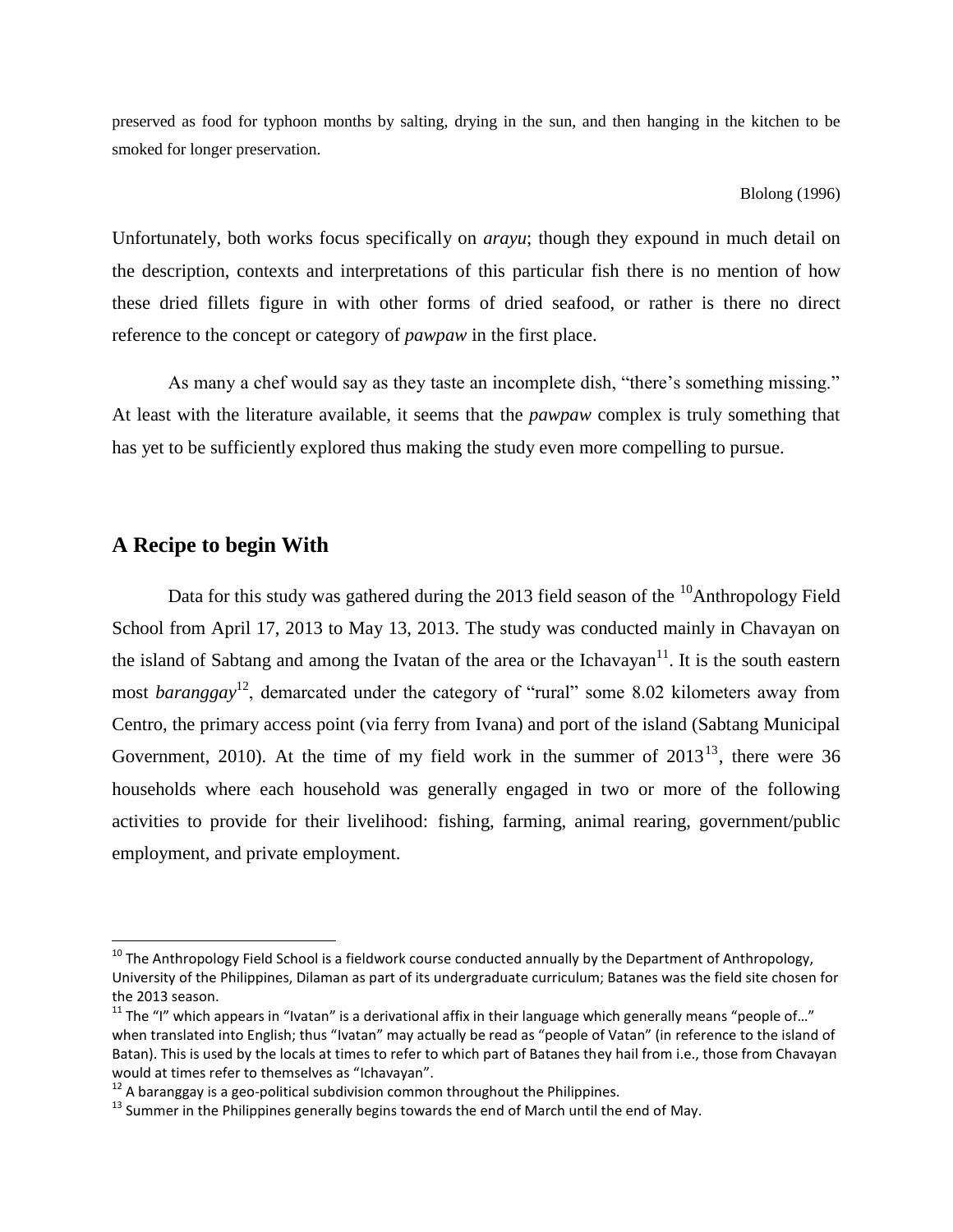Several techniques were used to gather data in order to fully maximize the opportunity of immersing in the community. First, an active and constant recording of field notes and observations and the keeping of a field journal was done throughout the fieldwork proper. Structured interviews were conducted with 11 key informants composed of 8 fishermen and 3 women; these informants were referred to us by the *baranggay* captain of Chavayan as well as by several community members (which include the key informants themselves). Informal interviews intertwined in the daily interactions and conversations with the people of Chavayan -- - from time to time, over a couple of drinks<sup>14</sup> and copious amounts of *pulutan*<sup>15</sup> --- served to verify and enrich the information obtained from the former technique. Two qualitative surveys with relatively small sample sizes determined through convenience sampling were also conducted for supplementary purposes: the first looked into the design and common features of their kitchens and the second regarding possible patterns of fishing activity and *pawpaw* consumption during both *rayuun* and *amyan*.

To a certain degree, this research took an inductive approach, following loosely the research design espoused by Grounded Theory (Glasser & Strauss, 1967; Strauss & Corbin, 1998; Walker & Myrick, 2006). As a framework, it is a particular method wherein an empirical set of data is analyzed in order to come up with a "theory grounded in data" which seeks to explain distinct cases (as opposed to grand theories). Grounded Theory has many variations (for a better discussion see Walker & Myrick, 2006) yet implicitly underlying majority them is the centrality of the perspective of the respondent --- not that everything the informant says is taken as the truth, but it is this emic understanding of themselves that is pieced together and scrutinized by the anthropologist.

The data used in this study --- perceptions and descriptions of *pawpaw*, the intricacies of the process of making it, patterns of cooking, storage and consumption as well as related contexts--- was coded and arranged based on the commonalities and patterns which arose. These were then subjected to a two-step analysis: the first step analyzed the visible relationships the codes had with the goal of fleshing-out the significance *pawpaw* had in the contexts it found

l

 $14$  It was during these drinking sessions with the locals which, sometimes included one or two of our key informants as well, that we were able to hear some of the more vivid accounts they had to share. It seems that, In the right situations at least, alcohol can become one of ethnographer's best companions.

<sup>&</sup>lt;sup>15</sup> A term used in several areas in the Philippines to refer generally to food consumed in accompaniment with the drinking of alcohol (see Alegre, 1992).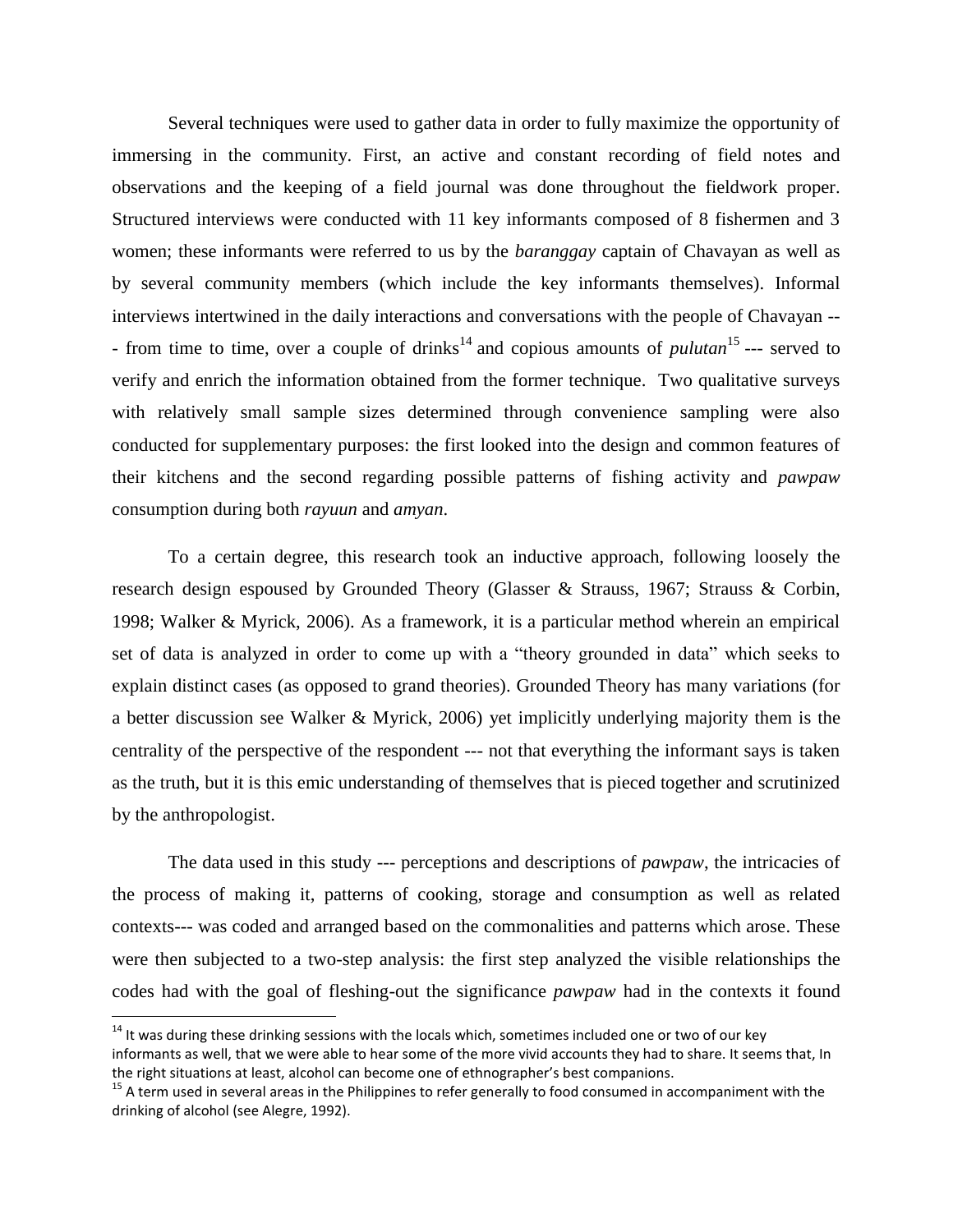itself in while the second step takes the previous analysis and frames the emerging phenomenon as possible reasons for the continuity of this traditional practice in the different spheres of people's lives. These analyses of course were also informed by existing paradigms which look at food --- namely those from the cultural materialists and the symbolic theorists<sup>16</sup>. As this was preliminary study on *pawpaw,* rather than a theory, it was used to generate a conclusion or at the very least, a hypothesis to the inquiry posited at the beginning of this paper.

### **The First Bite**

#### **A Fisherman at Twilight**

On the corner of D. Lima Street and Sta. Rosa Street I bumped into Noli Gabilo, a fisherman and one of my key informants as he was in the middle of preparing the evening's supper, fish *linaneg*<sup>17</sup> with salt and ginger. Seated with him on low stools were Auntie<sup>18</sup> Felie, an elderly man, in his late 60's, and another woman whom I only knew by face. Uncle Noli invited me over to join them and share a few rounds of gin; seeing as it was as good a time as any, I obliged. As I pulled up a stool, he introduces me to the elderly man by the wall, Jose Habana one of the older fishermen in Chavayan; I had come at the right time Uncle Noli told me as Uncle Jose was just about to prepare the *dibang*<sup>19</sup> to become *pawpaw*. I asked Uncle Jose if it was alright to watch him at work and to which he replied with a silent nod. About eighteen *dibang* remained on the table; the catch that day had been average, not too much, not too little he said as he smiled and shook his head.

He brings out a knife with single-edged blade and a rounded belly that tapered down towards the tip; this was his *ngaru* 20 . Taking a medium sized fish he begins scraping off the scales with the edge of his *ngaru*. De-scaled, he places the fish on a small *vagatu*<sup>21</sup> and first

<sup>&</sup>lt;sup>16</sup> In this way, I am able to reconcile the two for I believe that both by themselves only provide "half the story"; that when taken together, we are able to serve a complete platter.

<sup>&</sup>lt;sup>17</sup> An Ivatan verb which means "to be boiled"

<sup>&</sup>lt;sup>18</sup> "Auntie" and "Uncle" is appended by younger individuals to the names of older individuals in present-day Chavayan as a way of showing respect and not just as a means of expressing kinship ties.

 $19$  The Ivatan term for flying fish.

<sup>&</sup>lt;sup>20</sup> A knife of several subtly varying forms and sizes yet are all used specifically and only for fish.

 $21$  The Ivatan term for a wooden chopping block.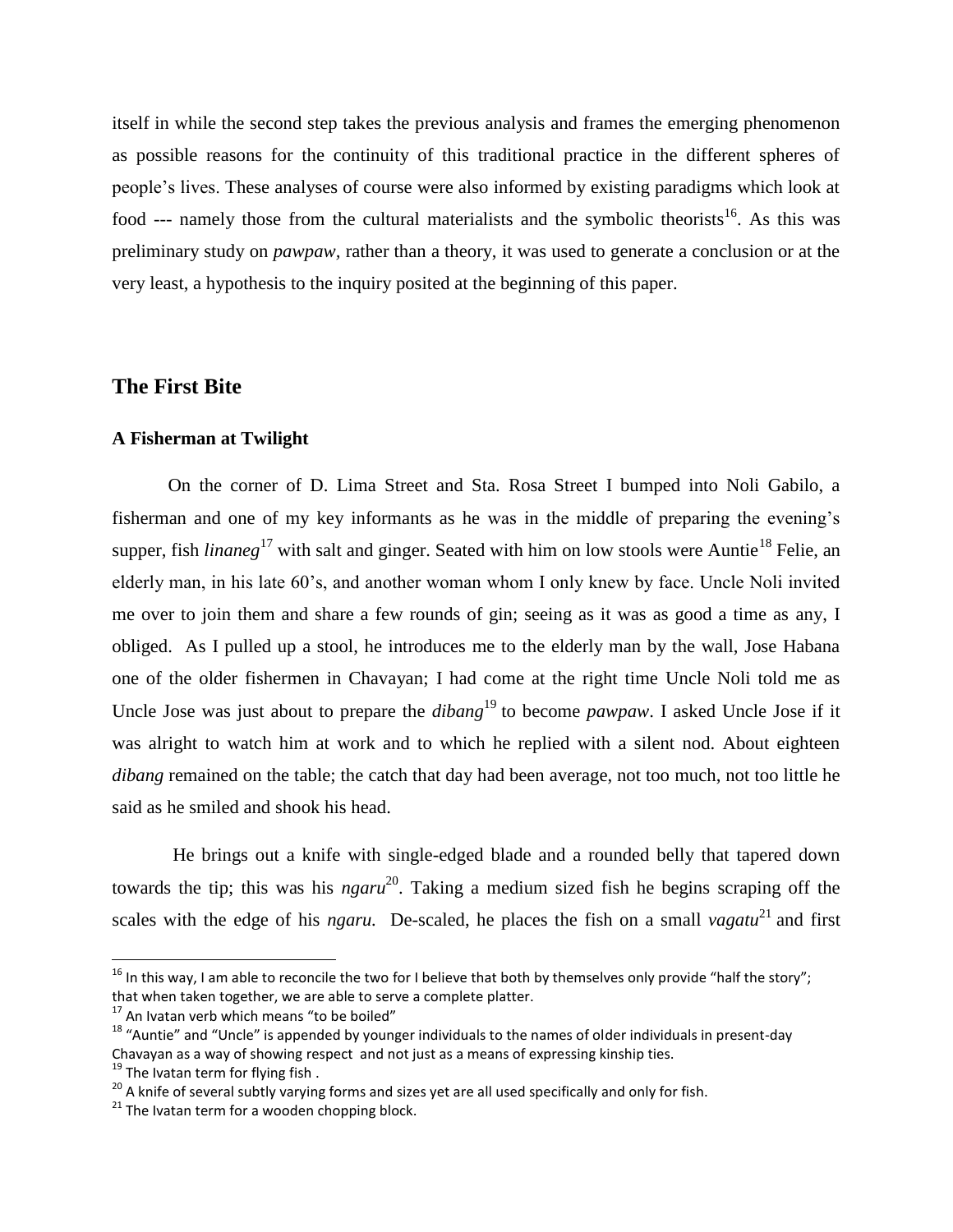removes the head, just after its larger lateral fins, the ones that spread out as it soars out from the water, then with a quick chop, the tail. What came next was a series of slices, each slice done with utmost care and precision, the kind only someone with years of experience is capable of. The first cut divides the fish into two still-joined parts, one separated from the bone the other still attached. First he orients the dorsal side of the fish towards his body and cuts the fish open on this side following the fish's vertebra careful not to slice through the fish's ventral end; its pale, pink flesh was now teasingly exposed, gleaming with freshness. He turns the tail-end of the fish towards him and makes an incision on the side without the bone, running parallel to the spine, again careful not to slice all the way through the fish. He transfers his attention to the other part and cuts through, the dorsal bones connected to the spine beginning from the head going to the tail; he runs his knife under the spine in the cut he had just done, making another third part. He makes a similar incision in that part and with that, we arrive at the final fillet: 3 joined sections, the top part still attached to the spine while the middle and bottom portions separated. With the filleting done, he begins to remove the bits that flies find as attractive places to lay their eggs; he scrapes of the innards of the fish and using the tip of his *ngaru*, removes the main blood vessel from the spine then washes it thoroughly in water to remove as much of the blood as possible. He pokes a hole in the top part and threads trough it a piece of string from a sack then places his *ngaru* on the table. This he says, is what the 17 other *dibang* will look like. The next steps, which he no longer demonstrates, is the application of salt on the fillets after which they are hung on a ralawan<sup>22</sup>, and left to dry in the wind and the sun. When these are dry enough, he told me he would bring them inside and hang them in their *kusina*<sup>23</sup> where they will be further dried and preserved, flavored even, by the smoke of their *rapuyan* 24 *.* As *rayuun* comes to a close, he tells me that he would place all the *pawpaw* he had accumulated throughout the fishing season in tin or plastic biscuit cans, "*mga itatabi para sa amyan* (something set aside for winter).*"*

It was his turn for a shot; he brings a glass filled with gin and water to his lips and downs it in one gulp. He hands me the fillet he just made and lets me admire his handiwork; his face was expressionless yet I could feel him beaming with pride. In every motion he went through, not a single movement was wasted; doing what he did was, at least to my eyes, second nature to

 $\overline{a}$ 

 $^{22}$  The Ivatan term for wooden or bamboo poles where the processed pieces of pawpaw are hung to dry.

<sup>&</sup>lt;sup>23</sup> The Ivatan term for kitchen.

 $24$  The Ivatan word for a two-point or three-point fire place still used by many households in cooking their daily meals; it is usually wood-fires that are tended here.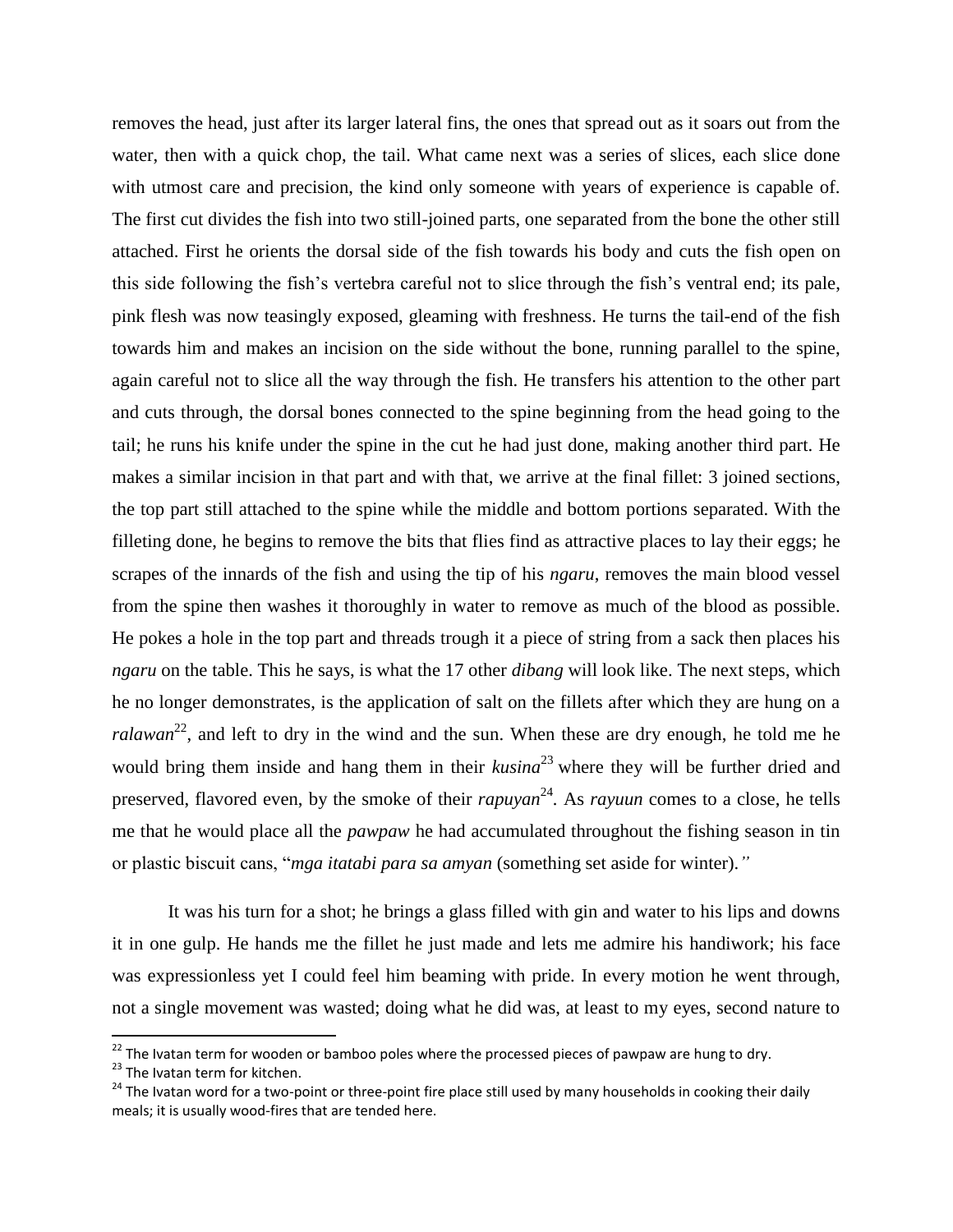him and needless to say I was in awe the whole time. He was a man formed and forged by the waves and the wind; the fillet that dangled before my eyes was his masterpiece.

#### *Pawpaw* **as an Item of Food**

It must be understood at the very beginning that *pawpaw* does not pertain to a single, specific item of food but rather is used broadly by the Ivatan for the variety of seafood preserved through a process --- known by the same name<sup>25</sup> --- of salting, drying and smoking. It is in attaining this characteristic, of being preserved through a particular method that a creature of the sea becomes and is recognized as *pawpaw.* At exactly which point in the making process does this recognition take place is not clearly or definitively marked but rather is dependent on when the one making it identifies an item of seafood as successfully preserved (which is a highly subjective matter). They simplify this mental acrobatics when speaking to or dealing with *Ipulas*<sup>26</sup> , however by equating *pawpaw* (at any stage) to "*daing"* or "*isdang tuyo*" in Tagalog and "preserved" or "dried fish" in English.

The first time I came face to face with *pawpaw* also happened to be the very first meal I had in Batanes. Cooked by the sister of our field advisor for breakfast, it took the form of unassuming fillet of dried *dibang,* still glistening from the shallow oil it was fried in, served with steaming white rice and a salad of chopped tomatoes, and minced garlic and ginger. As I strolled by the storefronts of Abad Street in Basco<sup>27</sup>, I saw more and more of it. Eventually, it became quite clear as I spent my days following the beat of Chavayan, savouring every meal and interaction I had with the people there, that *pawpaw* is indeed a feast for the senses.

Uncooked, they come in assortment of shapes and sizes dictated by what it was when it was still swimming in the waters: fish like that of *dibang* are parted from their head and tail and filleted; small fish such as  $ched^{28}$ , are sliced in such a way that its original figure is still visible;

<sup>&</sup>lt;sup>25</sup> In the realm of Philippine cookery, it is not strange that the item of food as well as the process involved in creating it would share the same name (See Fernandez and Alegre, 1988). Pawpaw, as it is used by the Ichavayan (and by Ivatans in general), is on the same plate, invoking both the fare and the method by which it comes to be made.

 $26$  A term used by the Ivatans to refer to a non-Ivatan.

<sup>&</sup>lt;sup>27</sup> A street in the provincial capital located on the island of Batan where majority of stores selling everything from produce to dry goods are to be found.

<sup>&</sup>lt;sup>28</sup> The Ivatan name for a small striped fish caught at the edge of the rocky area where the waves crash ("kalawangan" in Ivatan).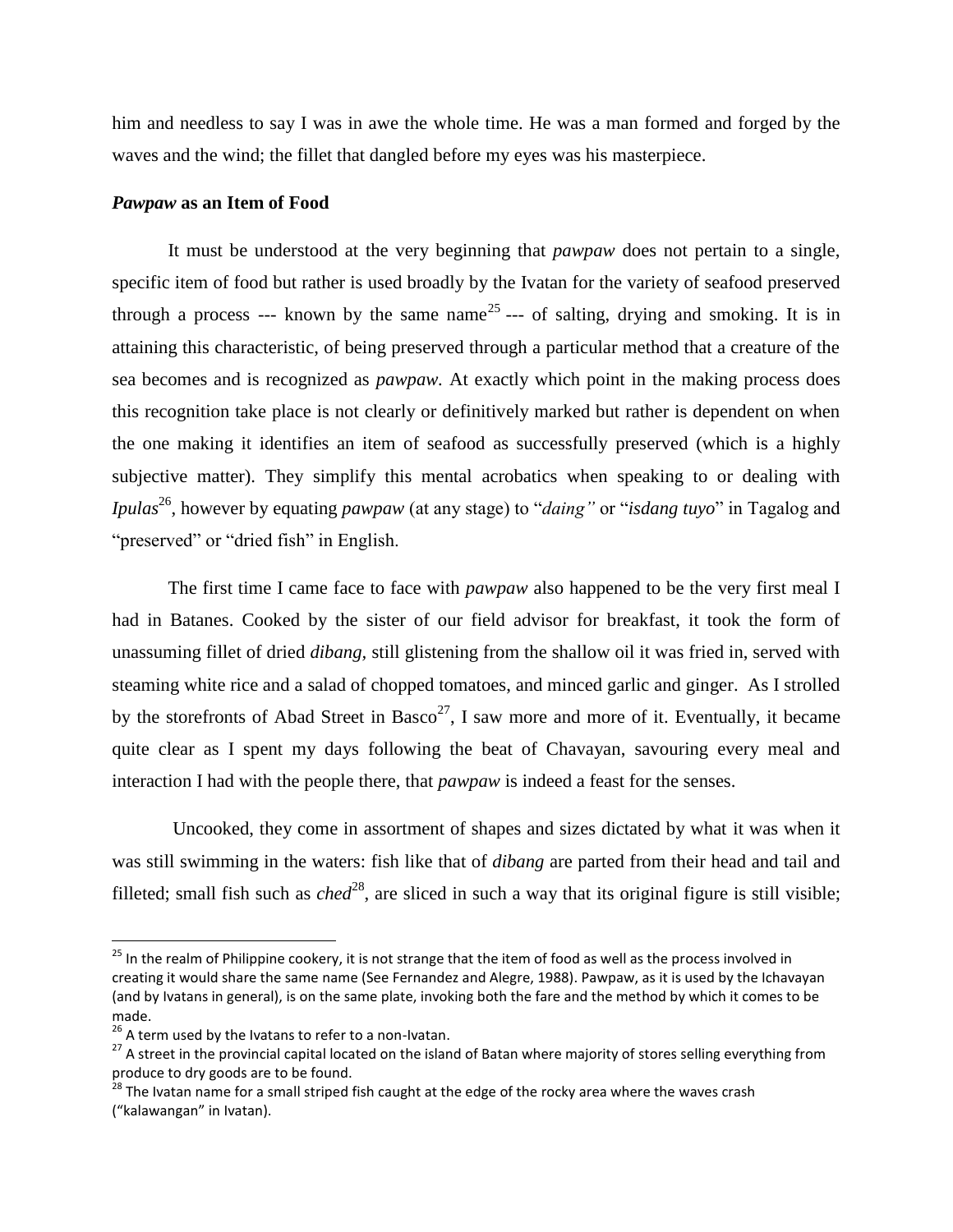large *uyu*<sup>29</sup> is cut into smaller pieces or strips, easily mistaken for pork or beef at first glance; *kuvta*<sup>30</sup> is stretched and flattened out, the outcome resembling a cartoon character after an unfortunate mishap with a steam roller. Whatever form they take however, they all share the telltale signs of having much of their moisture removed: visually, dried-up vestiges of their former selves; their color muted shades of brown and black with patches of white and grey soot from smoking. They are generally rough and slightly oily to the touch; thicker, meatier pieces are tough much like jerky while thinner kinds tend to snap like brittle. They have a strong and pungent aroma that some may find disagreeable but is overall not overwhelming; it is of a natural, innate fishiness and is far from the odor of something old or on the way of rotting.

Cooked, another character they posses is revealed. The vast majority of *pawpaw* lend themselves well to the repertoire of culinary techniques the Ivatan have at their disposal; depending on how they are handled, they can become moist and succulent, crisp and crunchy, and practically anything in between. Their flavor is chiefly the unadulterated essence of the sea creature, not bastardized, but gently coaxed and heightened by the salty and smoky tones imparted by the preservation process. Served alone, they match well with the neutral character of steamed white rice; the Ichavayan tell me that a serving of *pawpaw* is able to carry an entire meal with a taste reminiscent of the sea and the breeze. In combination with other ingredients, *pawpaw* melds well with sour tones such as vinegar or tomatoes and does wonders, I am told, when cooked with the subtler tasting vegetables. All in all, it always seems to bring to the fold a gastronomic experience that is simple yet oh so very intricate.

The Ichavayan tell me that *pawpaw* are not made equal; like with any item of food there are the "bad" ones, "good" ones, and "really good" ones. As a preserved food, the standards by which they distinguish the quality of *pawpaw* are taste and shelf-life. Taste, according to them, is a subjective matter but they maintain that a good piece of *pawpaw* achieves a balance between the innate flavor of the seafood and the salty-smoky tones gained from the preservation process. Shelf-life on the other hand refers how long a piece of *pawpaw* remains edible and how well it is able to retain its flavor. Talking with various fishermen of Chavayan, it seems that the shelf life of *pawpaw* can be as short as six months to a little over a year and a half

l

 $29$  The Ivatan term for shark.

<sup>&</sup>lt;sup>30</sup> The Ivatan term for octopus.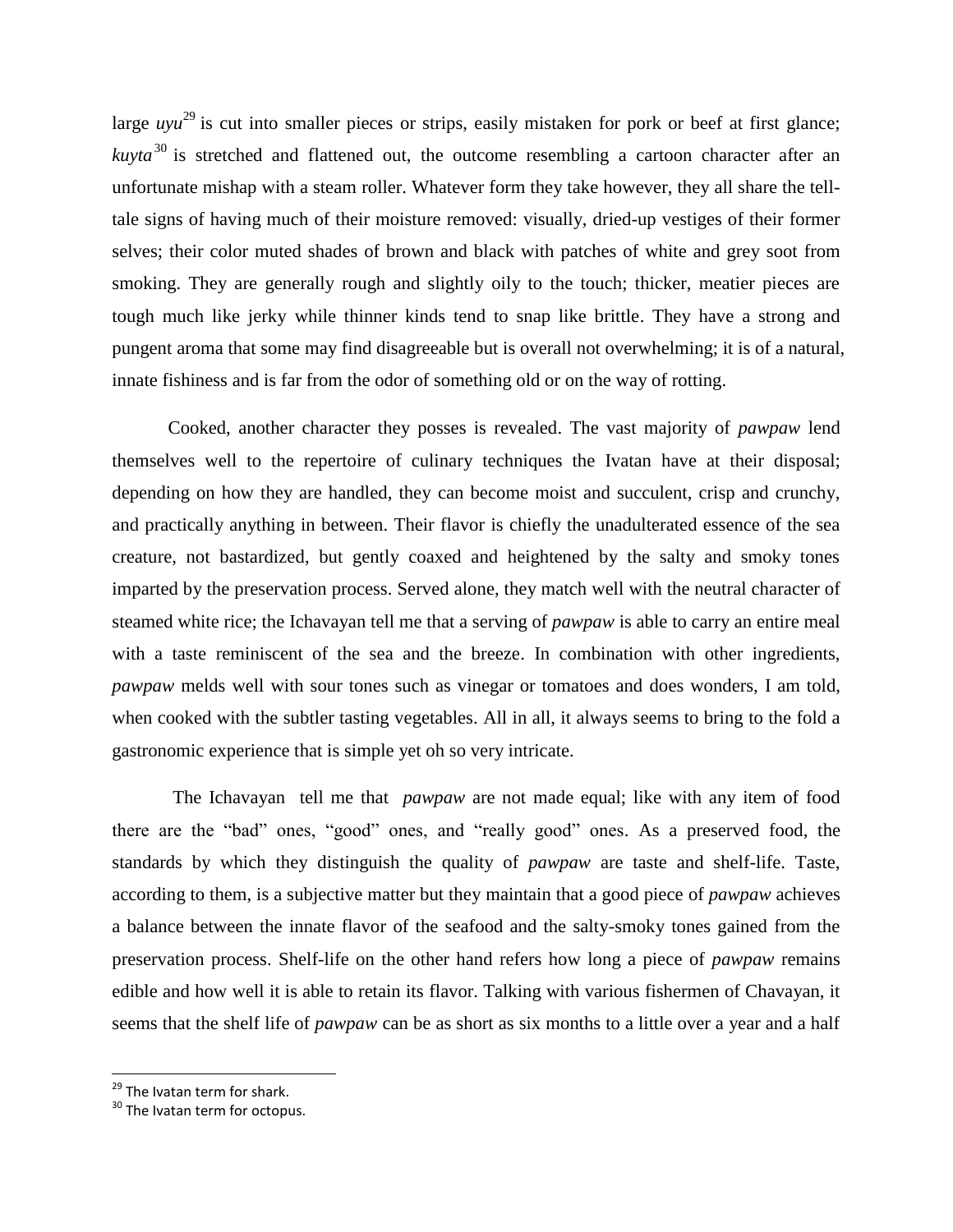(though one of my informants proudly claimed that his remains edible for a lifetime). Generally speaking the longer a piece of *pawpaw* remains edible whilst retaining its flavour --- especially the natural flavour of the seafood --- the better its quality is. Though of course the grade of the seafood is a factor in determining the excellence of any *pawpaw*, quality seems to hinge more on (and is reflective of) the skill of the one making it. Thus it is thought that one with no skill or knack of making *pawpaw* would, even with the best seafood, only be able to make *pawpaw* of poor quality while on the flipside, those who are very skilful have the capability to turn even mediocre seafood into delectable pieces of *pawpaw*.

#### **The** *Pawpaw* **Process**

l

The process of making *pawpaw* is an activity that always accompanies their recognized fishing season which takes place during *rayuun.* Over the course of this period a stock of *pawpaw* is actively and steadily built; by the time the season ends it is stored away, much like other preserved foods, for future use.

Now how the knowledge and techniques involved in this particular method of preservation came about, as far as the Ichavayan (or the Ivatan for that matter) is concerned, remain unknown to me. Among the Ivatan in actuality, many other materials are subjected to a process of drying yet is marked with the term *kulay<sup>31</sup>* but *pawpaw* seems to stand on its own as a specific procedure for drying and preserving seafood. In both the collective community consciousness of the Ichavayan and their individual memories (the older members of the community included), the practice has been done, and is done in this particular way as far as they can recall and has been around "*noong panahon pa ng mga ninuno namin* (since the time of our [the Ichavayan's] ancestors)". My informants say that making *pawpaw,* at least at present, may be done by anyone as long as they are familiar with the process.

The entire process begins with a choice on what exactly to make into *pawpaw.* Clueless and naïve landlubbers with no sea-legs to speak of (such as myself) would guess that almost all seafood that are caught and eaten fresh can be turned into *pawpaw ---* this is not the case. The Ichavayan are selective with what they turn into *pawpaw;* summarizing what my informants

 $31$  An Ivatan verb which means "to dry"; examples of such materials include plant fibers used as for roofing and for the vakul (an indigenous head gear) as well as other foodstuff such corn, garlic and vunos (dried stalks of Gabi)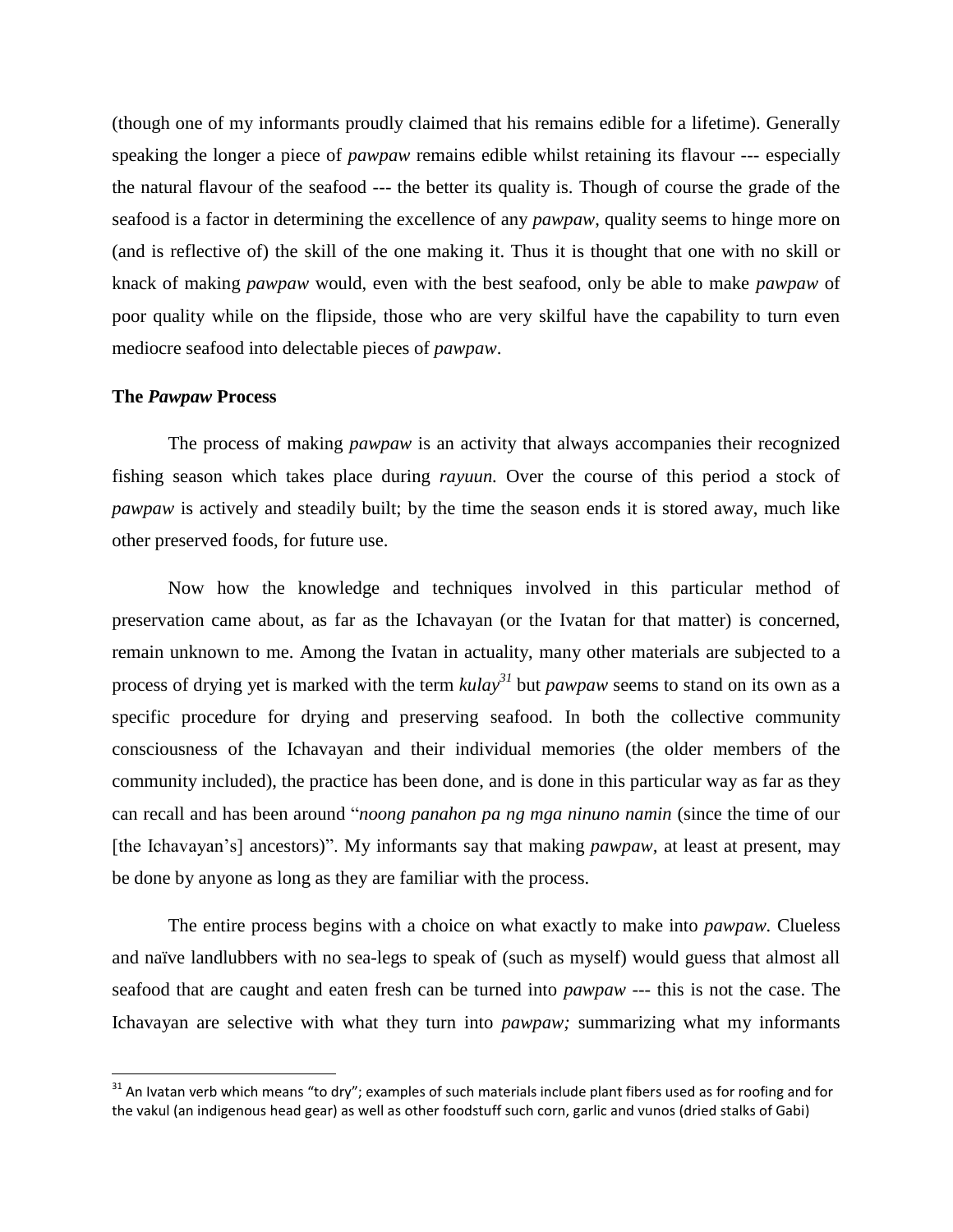have told me, they make use of three criteria, all of which are of equal importance. What can be said to be the first consideration is the availability of seafood to be turned into *pawpaw.* When fishermen bring in their catch and divide it, the portion meant to be turned into *pawpaw,* usually the last portion to be set aside, is what they perceive to be the surplus of sorts or that which they will not sell or consume in the next few days; when no such is perceived, this portion is not made at all. The second consideration lies in the flesh of the seafood and how suitable it is to be dried in the first place; it must be sturdy enough, in that it will not disintegrate or become mushy mess at any point of the process. Third is flavour and palatability; of course, there is no point in going through all the effort for something that they don't even want to eat. According to them, not all seafood retain their flavor or are  $masdup^{32}$ , when they are dried while some take on bothersome qualities such as becoming too tough or causing an itchy sensation in the lips and mouth being thus not suitable to be turned into *pawpaw*. The thought process is not as tedious or as systematic in actual practice. It is something they breeze through as it is something that comes naturally to them, a part of the system of understanding they have been immersed in. With the exception of deciding if there is enough to turn into *pawpaw,* the other two criteria are determined not so much in a decision making process than it is a turning back to long standing and long held folk knowledge.

Getting into the actual handling of the foodstuff, what I picked up from the many conversations (and shots of alcohol) I had with some of the fishermen of Chavayan, one can sum up the *pawpaw* making process as such: an item of seafood is cleaned and readied to undergo the preservation procedure; once done a preservative, usually salt is applied then it is left out to dry and brought in and stored when finished. Prepping, application of a preservative ingredient and drying are the core procedures of the *pawpaw* making process. However, much like many things in cooking, there is no one, exact, infallible way of making *pawpaw*, only a fundamental series of steps, motions and considerations that never disappear, that are fine-tuned and carried out incorporating the *diskarte,* the personal style of the one preparing it.

Owing to the large variety of seafood amiable to the process, quite a number of variations occur in how an item of seafood is prepared for the application of the preservative ingredient and the drying stage that include cutting, trimming, filleting and cleaning (the resulting forms I've

 $32$ An Ivatan adjective which means "delicious" or "tastes good".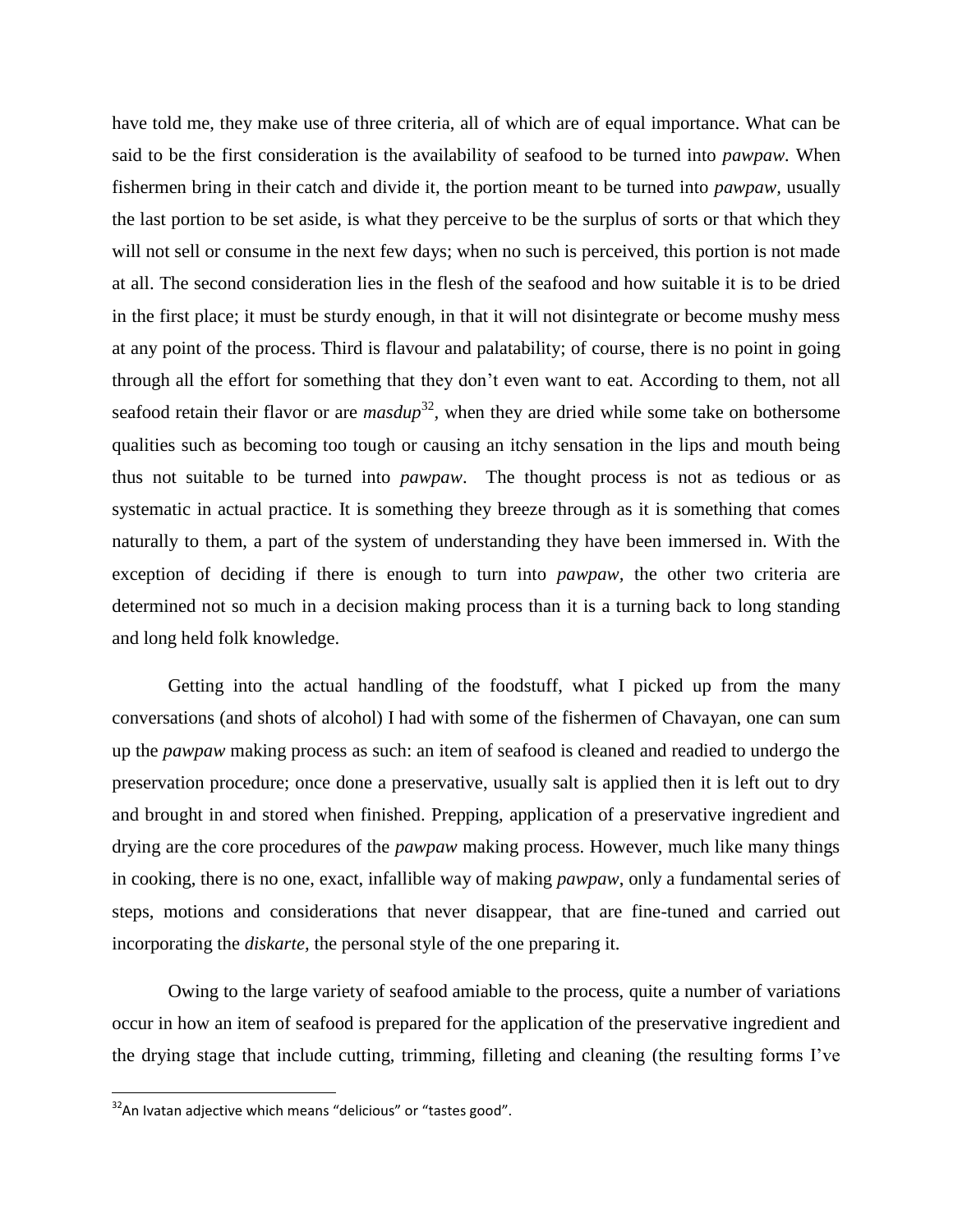illustrated partially in the previous section). Any variation would however take into account two major considerations: first it should be dealt with in such a way that as much of the blood, guts and nasty bits that flies love laying their eggs in, are removed; second, the final fillet must be thick enough that there is still "something you can chew on" but should also be thin enough to be able dry quickly and efficiently.

Salt is the essential preservative ingredient in making *pawpaw*; without salt, it cannot become *pawpaw*. The salt is said to prevent the fish from going bad before it manages to dry completely as well as being a sort of repellent for flies and other insects. Those I spoke to say that one must always ensure that the salt is properly absorbed by the piece of seafood or else they end up wasting the rest of their effort on something already rotten and inedible. There are several camps with regards to how salt is applied each saying theirs is the best way --- some would rub and massage salt over newly rinsed pieces while others place salt first in a container and coat the pieces by dipping it, one side followed by the other; yet another would declare that soaking the pieces in salt overnight is the way to go. Other additives can also be thrown into the mix; some of my informants these impart a sort of extra character to their *pawpaw*. The most common addition we were told is *silam*<sup>33</sup>, preferably the native variety made from sugar cane though white vinegar would also suffice; mixed with the salt then rubbed onto the item of seafood or the item itself dipped into the mixture, the *silam* is said to also repel flies aside from adding a secondary flavour. Pepper and garlic make for an "extra special" *pawpaw* but is only done so if time and ingredients permit. For the most part, purists reign supreme so to speak and majority of *pawpaw* remain preserved with only salt.

Once salted, the pieces of seafood are hung outside their houses on a *ralawan* to dry, soaking in the sun and the breeze anywhere from a day to as long as a week. The drying stage of the process also presents several variations in technique. The length of time they leave it out is majorly dependent on the weather conditions during the period of drying (i.e. the intensity of the sun and the strength of the wind). Leaving it out longer they say ensures better preservation resulting in a longer shelf-life but has a downside of the meat becoming tougher than they fancy. Those who make *pawpaw* would always try to strike a balance between the two, this they remark being much a matter of personal preference. On the *ralawan*, each fillet is usually hung and

 $33$  The Ivatan term for vinegar.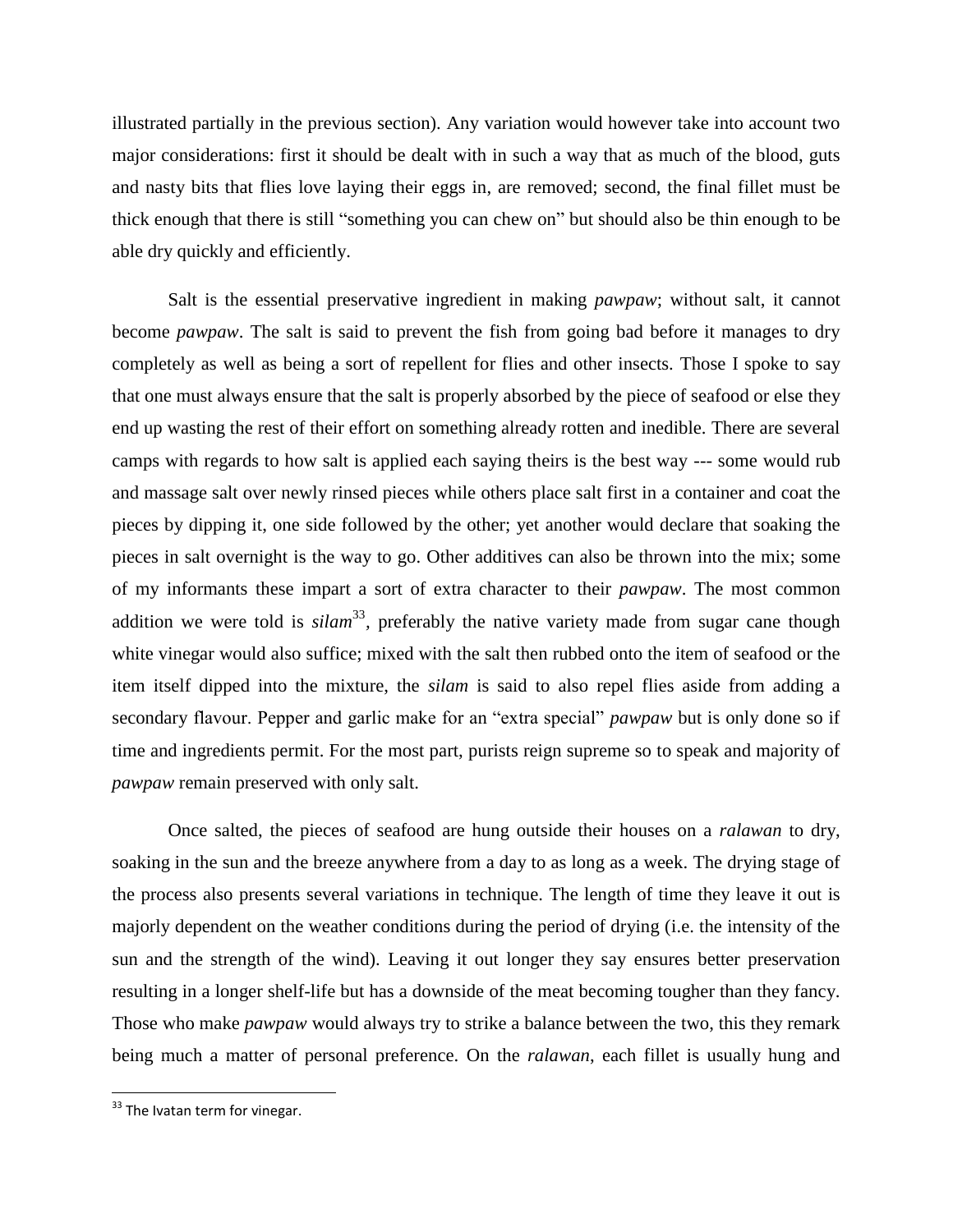strung individually, either with plant fibers (such as those from abaca or a particular kind of banana tree) or materials which wash up on the shore (such as sacks and straw). In instances when there are a lot to be dried, usually fillets or cuts of shark, some fishermen opt to skewer them first on smaller, thinner sticks made of bamboo or wood. Each skewer accommodates as many pieces as possible, spaced so that the pieces do not stick to one another; these skewers are then the ones tied and hung on the *ralawan* maximizing the space a single pole has room for. Some fishermen told me that, from time to time, they also make use of "drying aids", small additions or modifications to the seafood which they claim, helps quicken the drying process. Two common methods they employ are the following: the first is the addition of two incisions which result in two openings which allow the wind to pass through it; and the second is the incorporation of pieces of bamboo or wooden sticks on the piece of seafood itself in order to make it *manikal*<sup>34</sup> thus expanding the surface area exposed to drying elements (the wind and the sun) and allowing for an even drying while ensuring that it does not clump together or collapse on itself as it dries. A few of those I spoke to also remarked that these additions, especially the latter, contribute to the aesthetics *pawpaw* has since one would usually end up with an even piece of seafood that doesn't bend or sag in different directions; it becomes more visually pleasing in their sentiments and therefore more appetizing.

Then there is smoking. Smoking, one could say, may be considered as the addition of another preserving (and flavoring) ingredient or as part of the drying process, or even as both and depending on who you ask, smoking over or near the *rapuyan* as it is used in daily cooking is deemed as either necessary or as an optional step. Though who say smoking necessary and those who maintain it optional believe that smoking contributes to the preservation process further prolonging shelf life as well as protecting it from pests, those in the former maintain that the preservation process is not complete until it is subjected to at least some amount of smoking; those in the latter on the other hand say that it need be done only as a substitute for drying outside in the instances of summer showers or of prolonged durations of little sun<sup>35</sup>. Based on my observations however, whether an Ichavayan believes it a necessary step or not, the *pawpaw* they make would inevitably be subjected to smoking at one point or another. After being dried

 $34$ An adjective in Ivatan which means "stretched" or "stretched out".

<sup>&</sup>lt;sup>35</sup> During our stay, we experienced such a time; for 3 days towards the end of April, the skies remained grey and gloomy.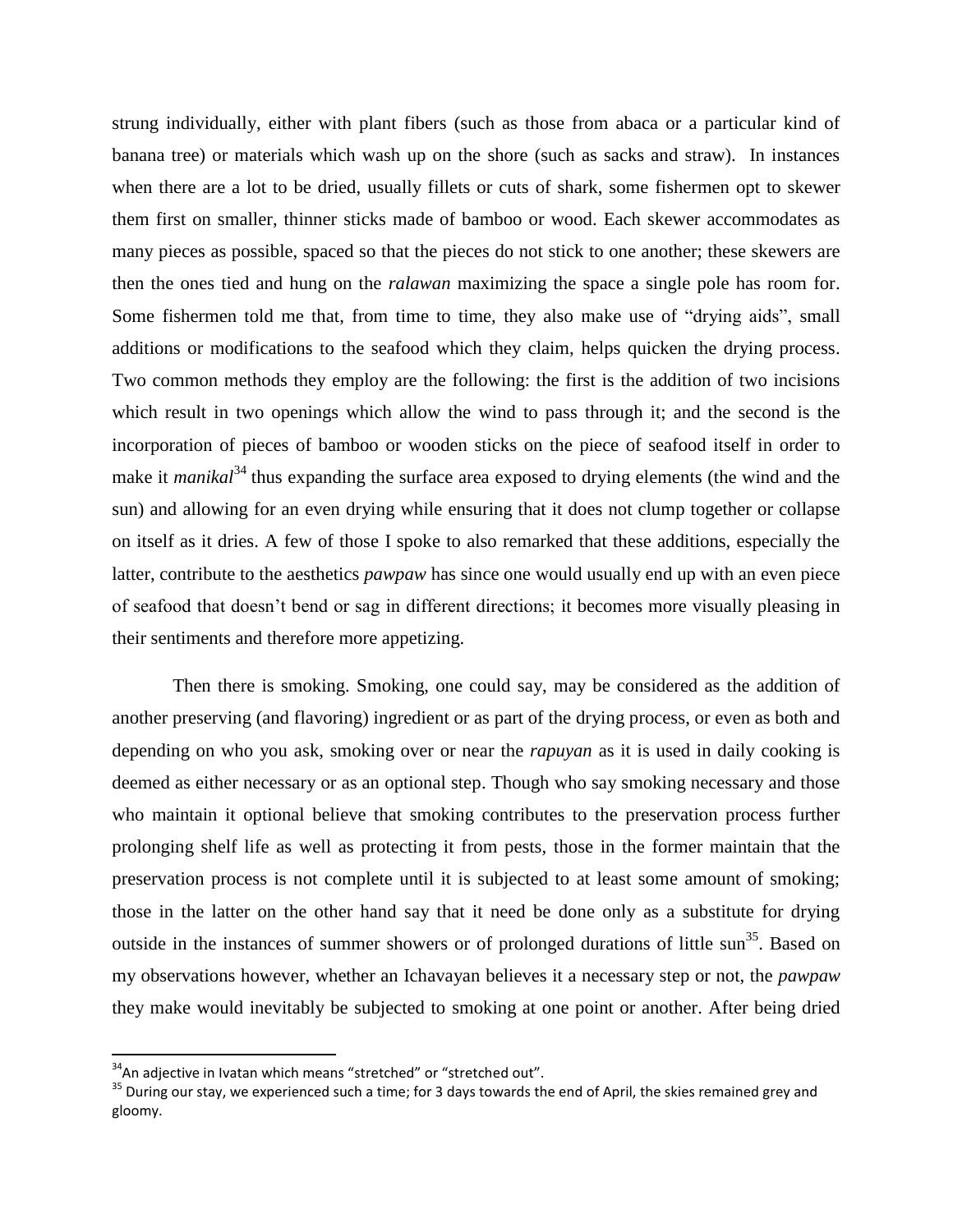outside, the *pawpaw* are brought in and hung somewhere inside their *kusina*. A traditional Ivatan *kusina<sup>36</sup>* is detached from the main house structure (either a separate structure altogether or just outside the main house) and also functions as a storage area for various goods and materials (agricultural implements, fishing gear, cooking pots, baskets, firewood, garlic, onions, corn, etc) aside from being the cooking area. These kitchens are designed as compact, enclosed spaces with high ceilings, few windows, and usually one or two doors; such a design provides limited ventilation keeping the entire area generally warm, sometimes even stifling. When any activity involves firing up the *rapuyan* an Ivatan *kusina* becomes very much like a sauna but instead of steam, you have smoke filling up and circulating in the place as evidenced by the layers (of varying thickness) of black *aliw*<sup>37</sup> on almost every corner, even on the ceiling of the structure of course, on the things kept within it. In this way, whether it's tied it to a pole hanging over their *rapuyan* or on one of the beams of their *paya* 38 or away from it on suspended hooks or directly tied on the very foundations of the *kusina,* as long as it is inside the structure, the *pawpaw* will inevitably be smoked.

#### **Storage and Consumption of** *Pawpaw*

The *pawpaw* made throughout *rayuun* are kept hanging inside the *kusina* until the end of the fishing season --- when the conditions change and fishing activities become more and more infrequent. During this time, all the *pawpaw* they have accumulated are transferred to what they refer to as "*Safety".* A person or a household's "*Safety"* is essentially their supply of *pawpaw*, stored in one or more containers and the act of setting aside *pawpaw* in this way is marked [in Tagalog] by the phrase "*Ilagay sa Safety*". The containers used are usually sacks, biscuit tins or plastic buckets kept in some corner of the *kusina* not really hidden, but out of plain sight. They usually include leaves of *gagad* to keep insects and other pests from their supply. The only explanation I encountered for why *pawpaw* is only transferred to their respective "*Safety"*-s towards the end of the fishing season stemmed from an old superstitious belief that putting it in

<sup>&</sup>lt;sup>36</sup> Some households in Chavayan (as well as many households on the island of Basco) already make use of gas stoves for their cooking needs. In the case that a household in Chavayan has both, the rapuyan is still used in the preparation of certain things (such as hogwash) or in situations where in cooking something on a gas stove is seen as inefficient (such as for big amounts in of food) or expensive (LPG gas is something not easily accommodated in the budget of majority of the households).

<sup>&</sup>lt;sup>37</sup> The Ivatan word for soot.

 $38$  An Ivatan term which refers to a shelf over the rapuyan used to store corn, food and sometimes tools and equipment.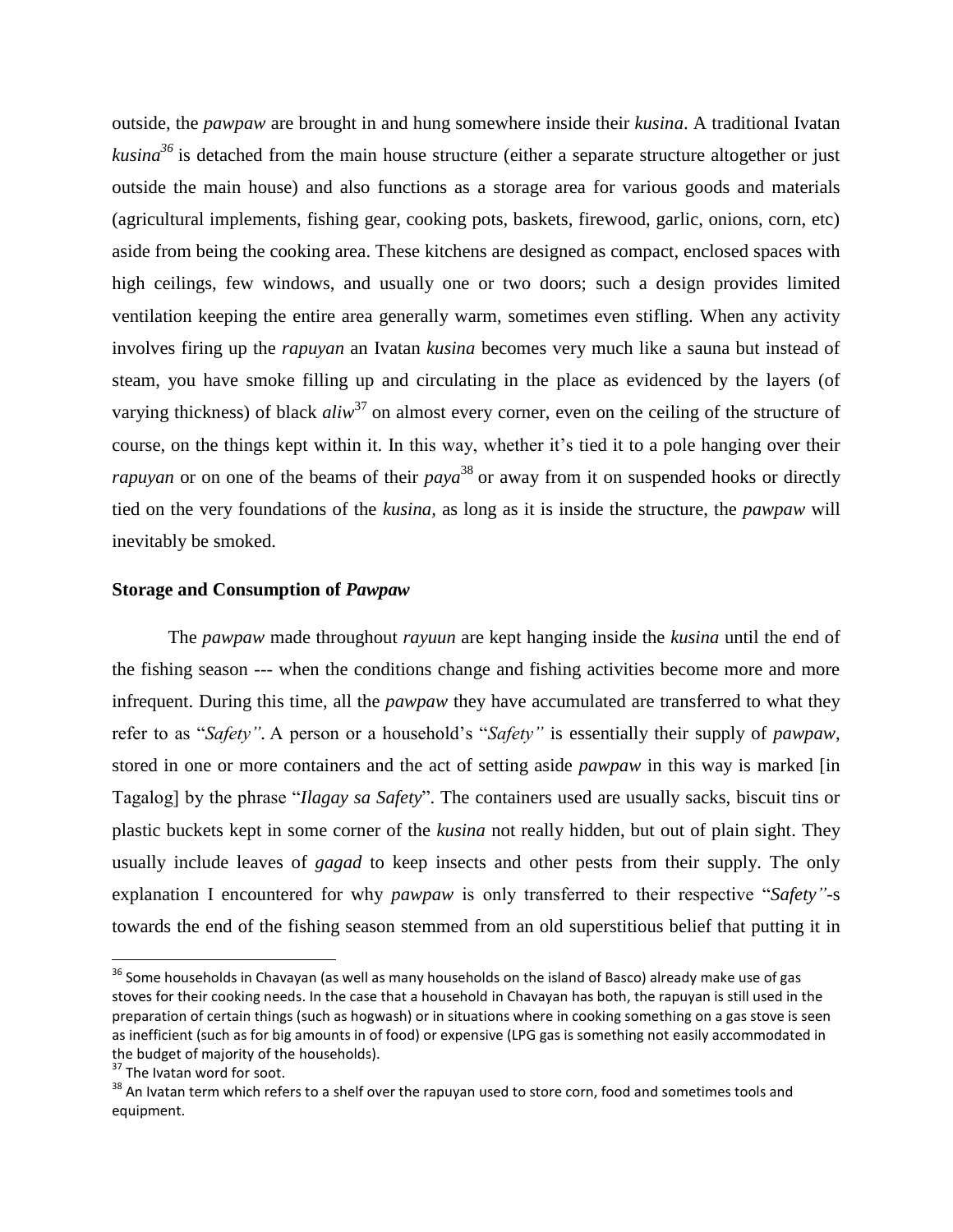one's "*Safety*" any earlier would make fish harder to catch for everyone for they [the fish] are "led to believe" that the fishermen already have enough. This superstition I heard from the older fishermen of Chavayan and some of the younger ones were also aware of it; in practice however, whether they believed the superstition or not, all the fishermen I conversed with told me that they usually only put the pawpaw they have accumulated in their respective "*Safety*"-s once the fishing season is at its end.

*Pawpaw* remains in a household's "*Safety"* until the need for it arises, which in practice, essentially means whenever the household decides or hankers after it. Based on the survey conducted, *pawpaw* is consumed throughout the entire year, however compared to that of *rayuun,* there is a slight increase in consumption during the months of *amyan*. Summarizing the responses, meals that included *pawpaw* (in any form) ranged from 0-2 meals over a three day period during the former season while during the latter season, *pawpaw* was present anywhere from 3-6 meals over a three day period. It seems that the consumption of *pawpaw* is not situation specific (i.e. consumed only when weather is bad) but rather is treated as a part of the entire supply of food that they have at their disposal. Of course, it must still be remembered that certain circumstances affect the "necessity" or at the very least "desirability" that *pawpaw* be included in the day's menu. One such instance fishermen themselves tell me is that as long as a supply of fresh seafood is readily accessible or available<sup>39</sup>, they would tap that before turning to the *pawpaw* they have in possession. This would also imply that the less one is able to go on fishing ventures, the more likely they are to make use of the *pawpaw* supply they have on hand.

#### **Pawpaw and other Contexts of Ichavayan Life**

The *pawpaw* complex does not and must never be believed to occur in isolation. In every conversation and interaction, it soon surfaced that this complex is suspended in the three deeply interlocked and interrelated contexts of Ichavayan life: their environmental conditions, their culture of fishing, and their foodways.

Even to the casual observer, the ecology of Batanes is unlike anywhere else in the Philippines. These environmental conditions, particularly the climate, serve as the backdrop in which any aspect of Ivatan culture unfolds; without implying any strict sense of determinism

 $39$  This of course peaks during the fishing season in the months of rayuun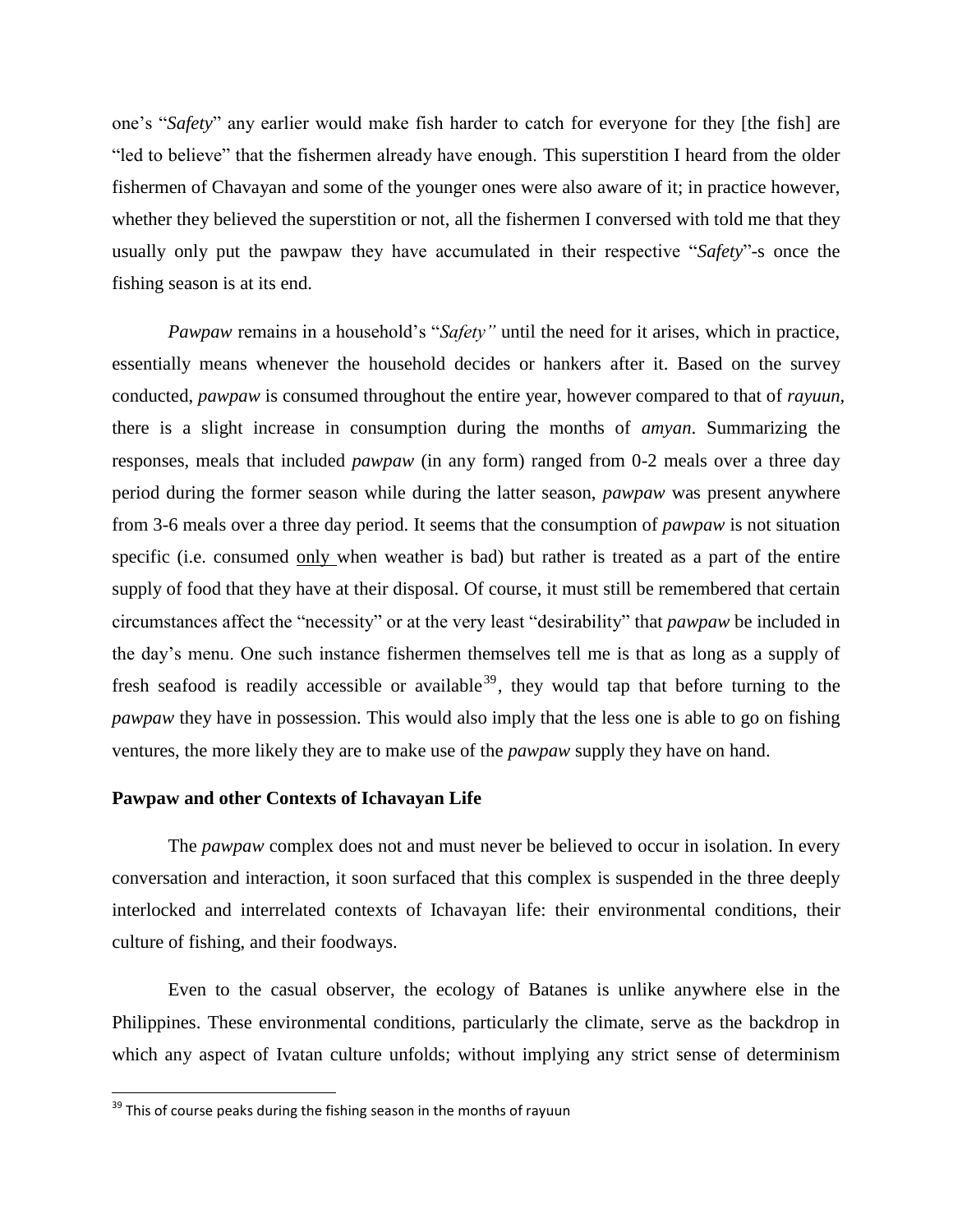(though I am sure it will sound as such), much of the daily activities in Chavayan is still dependent on the conditions of the weather. They generally divide the year into two seasons characterized by aspects which are relatively prevalent in each. *Rayuun* sets in at the beginning of March lasting until a little after the end of May and is marked predominantly by warm, dry and sunny days; prevailing wind systems and currents during this time result in a sea state which they express to be calmer and easier to navigate and traverse for longer durations<sup>40</sup>; as mentioned before, the peak of fishing occurs during this season. *Amyan* on the other hand begins as September enters remaining until February and is marked by predominantly cold, wet and cloudy days; due to the prevailing wind systems and currents at this time, they maintain that sea-fearing conditions, though not making activities impossible, are oftentimes unfavourable and more treacherous<sup>41</sup>; planting activities (which include tending to their crops) are said to be the usual activity during this time.. Apart from these two seasons, the months of June to August (sometimes extending up to mid-September) is recognized as the period when majority of the typhoons hit and are at their strongest. During this time, or rather whenever typhoons hit, daily activities --- whether that involves going out to sea or going to their scattered plots of land in the , hills and mountains behind Chavayan --- tend to dwindle if not come to a complete halt.

Fishing is both a practice and a knowledge system central to the Ichavayan, integrating a range of beliefs, techniques and material culture deployed for the purpose of tapping the wealth of the waters that surround them. It combines a keen familiarity and understanding of the weather patterns, the rhythm of the wind and the waves and the nature of the sea creatures they aim to catch. This is evident in the collection of traditional fishing styles the Ichavayan posses learned through watching and eventually joining their elders from the time they are young, polished and mastered through their constant use; *panayrin*<sup>42</sup>, *maychasunbun*<sup>43</sup>, *nanawuy*<sup>44</sup>, and *mataw*<sup>45</sup> are just some of the examples that Mariano Gecha, another old fisherman, shared with me. Fishing is viewed by them as a skill, however the traditional rhetoric rooted in their belief in

<sup>&</sup>lt;sup>40</sup> They sometimes equate rayuun (linguistically and conceptually) to tag-init [Tagalog] and summer [English].

 $41$  They sometimes equate amyan (linguistically and conceptually) to tag-lamig [Tagalog] and winter [English].

<sup>&</sup>lt;sup>42</sup> Hook and line fishing that makes use of stone sinkers; hooks tied to the line are changed depending on the size of the fish that are sought to be caught.

<sup>&</sup>lt;sup>43</sup> Spear or harpoon fishing; fishermen dive in the deep sea in wait for the large sea creatures.

<sup>&</sup>lt;sup>44</sup> Fly-net fishing done near the shoreline where the waves crash; the size of the fish caught depend on the meshsize of the net.

<sup>&</sup>lt;sup>45</sup> The use of live flying fish in catching large dolphin fish (see Mangahas, 1993; 1996).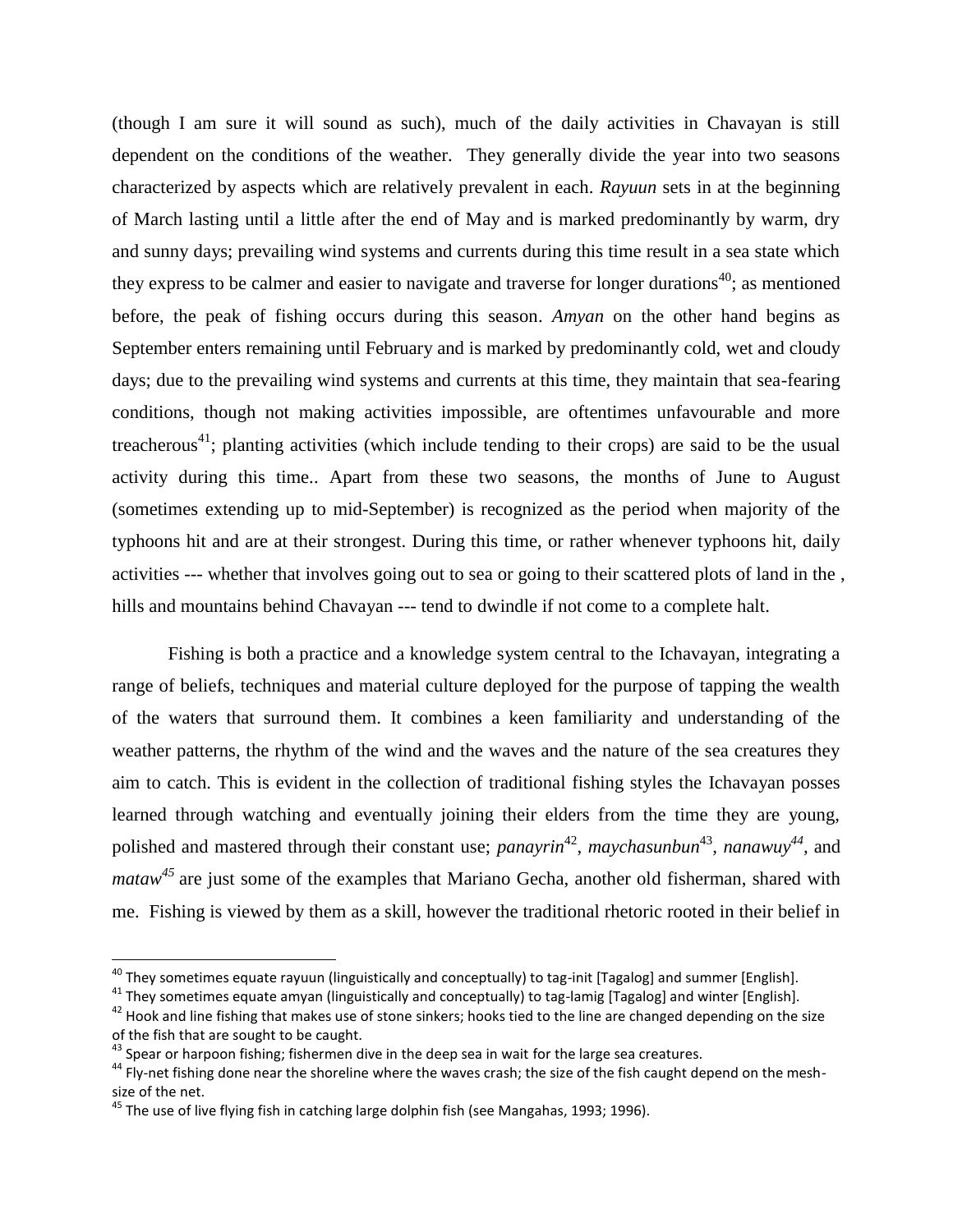the *anitu<sup>46</sup>* which surrounds the success of any fishing venture is placed partly "in the hands" of the fish (or other sea creatures) themselves. As some of the fishermen explained to me, the denizens of the sea are not caught because they are outwitted or outplayed by the fisherman, but because they allow themselves to be caught. According to their sentiments as well, fishing is primarily a venture for supplying their daily subsistence demands; it is not exhaustive and is seldom solely for an individual's personal gain. To illustrate, *payatain*<sup>47</sup> are almost always given, occasionally *pamakan*<sup>48</sup> as well, and the only instances when a fisherman keeps an entire catch is when there is almost no catch to speak of (which they apologize profusely and promise to repay them next time). Today, fishing using so-called "modern" materials such as nylon threads and techniques such as the towing of a net behind a motorized boat is also seen in the whole area of Batanes albeit in varying degrees. In Chavayan for example, the two seem to co-exist --- modern materials are usually incorporated into traditional fishing gears and boats with out-rigger motors are used in tandem with traditional fishing methods<sup>49</sup>; the use of solely "modern" techniques and materials I am told , is more often seen in places like Basco. I was sadly not able to investigate fully the feelings the fishermen of Chavayan had towards the use of modern fishing techniques and materials by Ivatan fishermen though it seemed that the use of "purely modern" methods to them was something done by those whose primary intent was to sell and profit from their catch. Furthermore negative sentiments towards the use of modern fishing methods usually arose in the context of foreign fishing vessels (they say these are usually from Taiwan or China) whose means are viewed as exhaustive and detrimental.

Their foodways serve not only to fulfil a basic human necessity but are also indicative of how well they have grown attuned to it their environment. Both knowledge and practice are passed on from the older generation to the younger through observation and participation, seasoned by the experiences of lifetimes. Though each would inevitably have their own personal preferences when it comes to food, the penchant for freshness, especially when it comes to

 $^{46}$  The anitu are spirits in the traditional Ivatan belief system (see Hidalgo, 1996 & Hornedo, 2000).

<sup>&</sup>lt;sup>47</sup> A share given to those who helped the fisherman in any way (i.e. lending him equipment, accompanying him on the fishing trip, aiding him as he lands his boat, etc.); these helpers tend to be relatives, friends or neighborsof the fisherman. The actual amount of each share varies depending on the total amount of the catch as well as the help offered.

<sup>&</sup>lt;sup>48</sup> A share given "for free" to relatives or friends whose household does not have a fisherman when a catch is especially abundant; again, the actual amount varies.

 $^{49}$  During the time of my field work, 6 boats with outboard motors and 5 traditional tatayan-s (a 1-2 person boat which is rowed) were present and in use in Chavayan.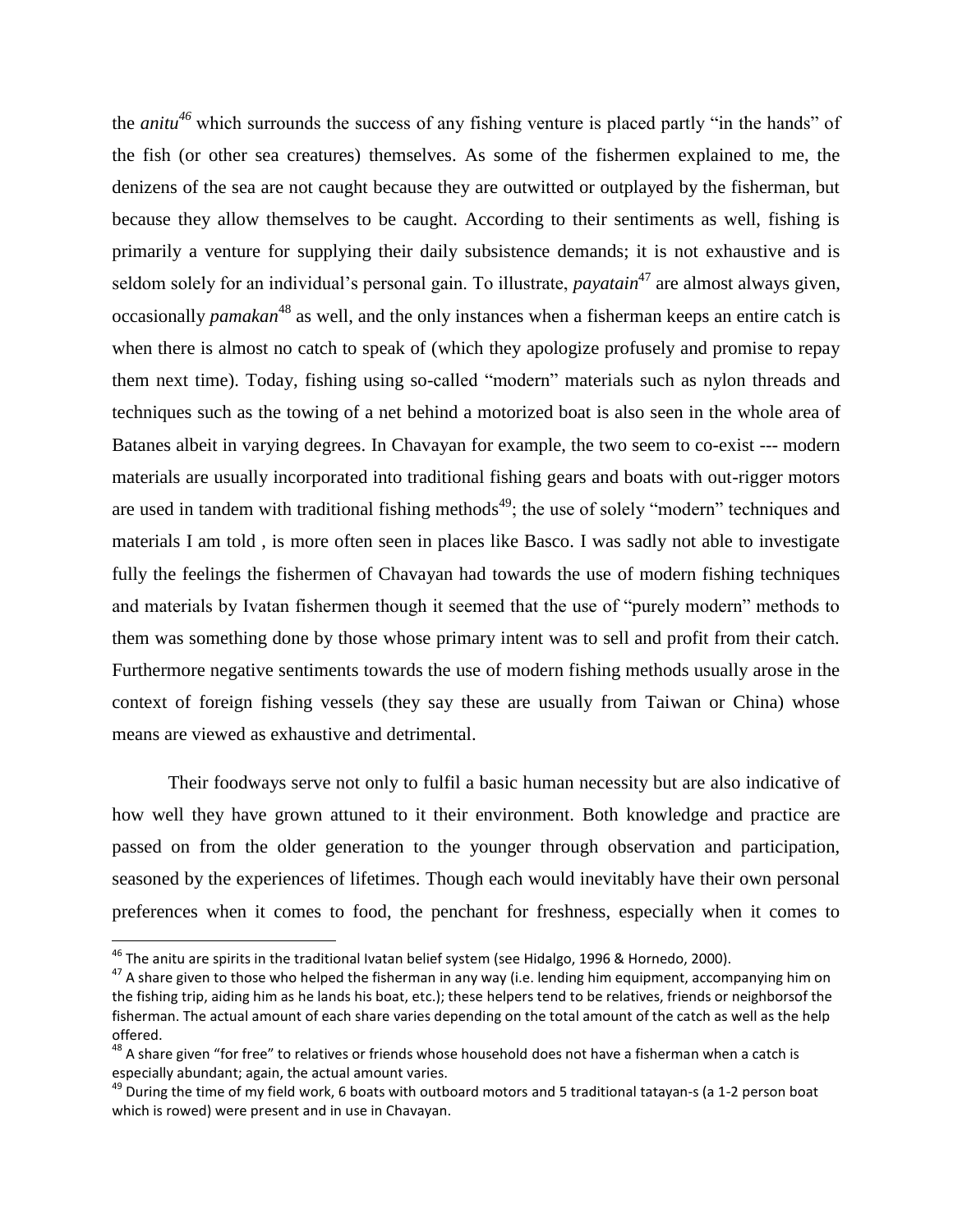seafood is one that can be said to be a cultural inclination; though by no means is it held by every single individual and is of course realized in varying degrees, many Ichavayan have said (and many a plate of *kinilaw* has proven) that to a large extent, fresh is best. The households of Chavayan on average perceive themselves to be able to eat sufficiently majority of the year; by this they mean 2-3 full meals a day. They do share with me that there are a few times in the year when they experience "a want", whether in terms of quality or quantity of food, yet for most of them, they say they have not really experienced a situation so dire that they perceive themselves to be in a state of starvation. On that note, daily cooking as I am told is not governed by extravagance or indulgence but by a regulated satisfaction of eating "just right". They utilize to the fullest what is available and abundant at different points of the year not only in terms of flavor but also in terms of supply. They stand by their traditional food and traditional cooking techniques yet are also able to adapt those from the *ipula* such that each always serves to highlight an ingredient's natural character<sup>50</sup>. Like in their fishing activities, "modern" or rather food and foodways "from the mainland<sup>51</sup>" have entered the picture. These of course have not replaced or overhauled the ways they eat and the food they eat rather they have been incorporated --- again much like in fishing, in varying degrees --- in their already existing foodways. Some prefer these new foods (on bases of taste, convenience, price, etc.) while others perceive food from the mainland, particularly canned and instant foods, as being "filled with chemicals; in the case of the latter, such foods are avoided or in more cases, only used and consumed sparingly. One of the women of Chavayan told me as well that it would be depending solely on food from the mainland would be something difficult to do, at least in Chavayan, for several reasons. Though the arrival of ships bringing goods<sup>52</sup> is more frequent in the present, they are still dependent on the conditions at sea; this supply line is always at the risk of being cut, sometimes for a prolonged period of time<sup>53</sup>. Furthermore, majority if not all the goods that Batanes receives from the mainland are dropped off at the main port in Basco on Batan island.

 $^{50}$  Some traditional dishes identified distinctly by the Ichavayan are tabtab (a dish made from the grated bulb at the base of a banana plant mixed with minced meat or fish) and lunyis (a pork dish that is slow rendered in its own fat thus preserving it; toted to be the Ivatan adobo) while traditional techniques of preparation which the Ichavayan generally identify are boiling (nilaneg), roasting (pinasu), and kinilaw (raw seafood or meat seasoned usually with vinegar onions and garlic). Ipula preparations on the other hand include sautéing and frying which have become a regular mainstay since the time cooking oil became more widely available.

 $51$  By mainland, they usually mean the Island of Luzon.

<sup>&</sup>lt;sup>52</sup> These ships usually come from either ports in Manila or ports in Cagayan Valley.

<sup>&</sup>lt;sup>53</sup> An instance some of the older members recall happened sometime in the 1987 when a very strong typhoon hit the islands.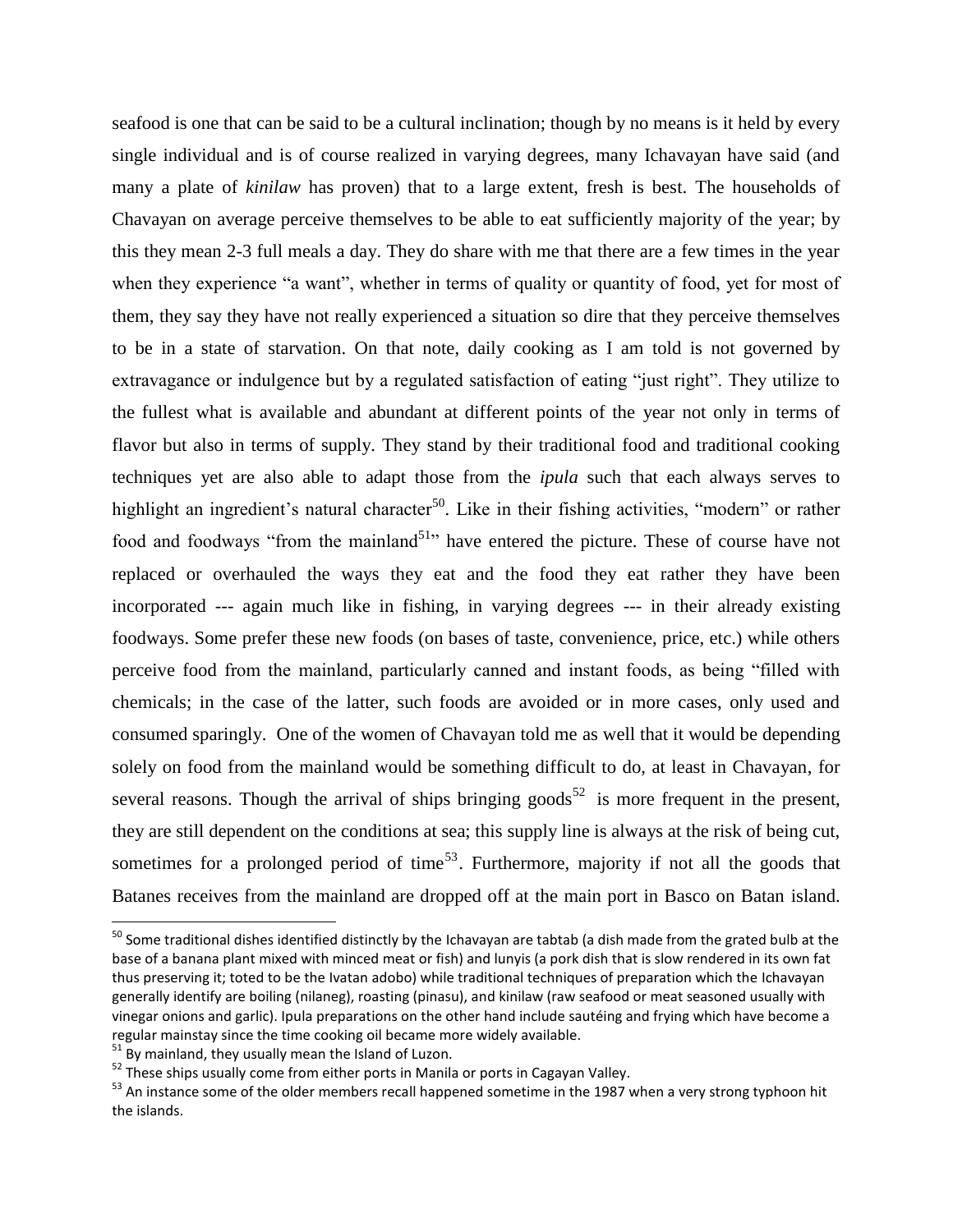This means that the owners of *sari-sari* stores<sup>54</sup> in the island of Sabtang would have to make a trip to Basco or get their stock delivered to Sabtang; again this is dependent on the fact that the crossing from Batan (at the port in Ivana) to Sabtang (at the port in Sentro) is possible. During the time of my fieldwork, around 12 households, roughly a third of the community, had refrigerators however refrigeration is also something that cannot be relied upon as electricity in Chavayan is cut each day from 12:00 midnight to 6:00 in the morning

### **Chewing Upon This**

l

In (to quote James Clifford) an over-the-shoulder-reading of their reading of themselves, I believe *Pawpaw* is still very much significant to the Ichavayan of today. The *pawpaw* complex finds itself situated in the area of intersection of the three contexts mentioned prior and its continued existence in my opinion is founded on two reasons: its status as a veritable staple and as an item of ethnic cusine which expresses "Ivatan-ness".



**Figure 1. Conceptual visualization of the relationships of environmental conditions, fishing and foodways; the** *pawpaw* **complex finds itself in the intersection of these three key contexts.**

Each year, *rayuun* comes and the days start getting warmer. Though there is always a chance that conditions may take a turn for the worse, overall, the currents and winds are more stable and predictable; the seas are calmer and more traversable. It is also during this time that

<sup>&</sup>lt;sup>54</sup> Small general merchandise stores run from a household common throughout the Philippines. Most of the items they sell are snacks, candies, softdrinks, alcoholic beverages, cooking ingredients and items for personal hygiene.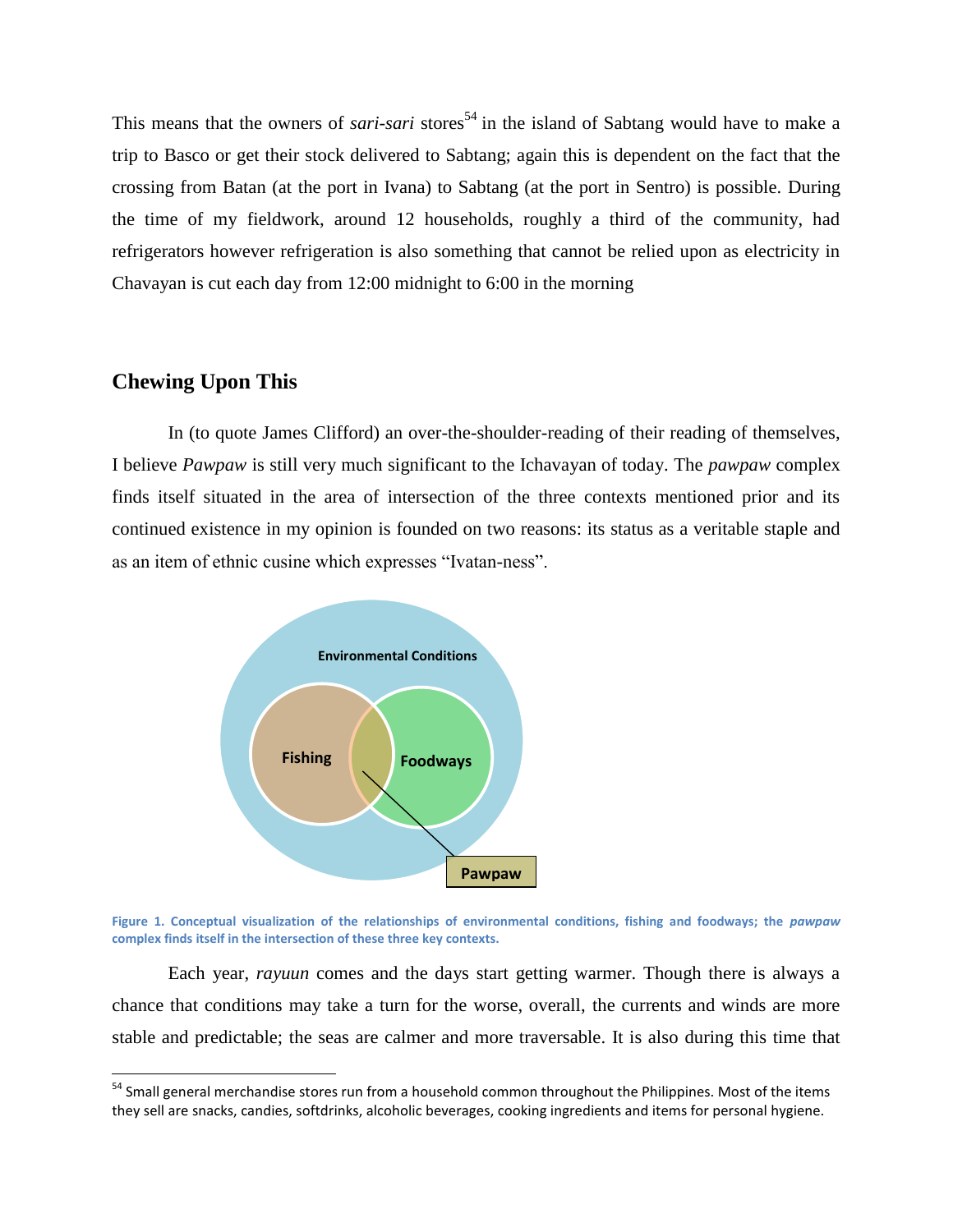the migratory *dibang* and *dorado* make their way through the waters of Batanes. With conditions that allow them go out to sea more frequently (almost each day, up to twice within a day including the possibility of setting out during the late night or early morning) and stay out for longer (anywhere from 4 to 8 hours) coupled with higher odds of bringing in a bounteous catch each time, the fishing season goes into full swing. The Ichavayan make use of their knowledge and their repertoire of traditional fishing techniques, sometimes coupling it with modern ones in order to make the most of this opportunity that only comes once a year. Many a fisherman are able to do just that, enjoying for a time an abundance of freshness; even after all the necessary shares are given, one would still have enough to eat for the next 2 or 3 days, enough to sell and enough to turn into *pawpaw*. As fishing activities continues so too does the making of *pawpaw;*  in this way, a steady supply is put together. A are few pieces eaten, some are given away to relatives or friends but most are kept hanging somewhere inside their *kusina* until the end of *rayuun*. By the end of May, the air gets colder and the seas more fickle; by and by, *rayuun* and their fishing season come to a close. The *pawpaw* they have accumulated are migrated to sacks, tins or plastic containers where they remain, set aside until they are needed --- and indeed they will be needed. As the typhoons come and as another year's *amyan* makes itself felt, the pelagic *dibang* and *dorado* have vanished from the waters of Chavayan; fishing, especially the kind that requires one venture out in the sea becomes difficult, at certain times impossible. There is a drop in the frequency (once a week if conditions are manageable enough) and duration (some 2-3 hours) thus resulting not only in a drop but an uncertainty in the general supply of fresh seafood available. They turn therefore to their supply of *pawpaw,* readily available and accessible, not only as a source of seafood, but as a staple used in tandem with other ingredients that become abundant during this time (usually vegetables); this they rely on until the winds of *rayuun* return when once again, the cycle begins anew.

In Chavayan life, the role of the *pawpaw* complex is as a response to issues of food security posed by their environmental circumstances yet is heavily built upon and guided by enduring folk knowledge and local common sense. Though fishing activities never completely cease, they are still faced with conditions wherein at certain points of the year, the risks involved in any fishing venture (low-yield in terms of what is invested, accidents, injury, even death) clearly outweigh the profits. Rather than face such a period only as it comes, they instead maximize the abundance brought by *rayuun* not by indulging in its bounty as it goes on but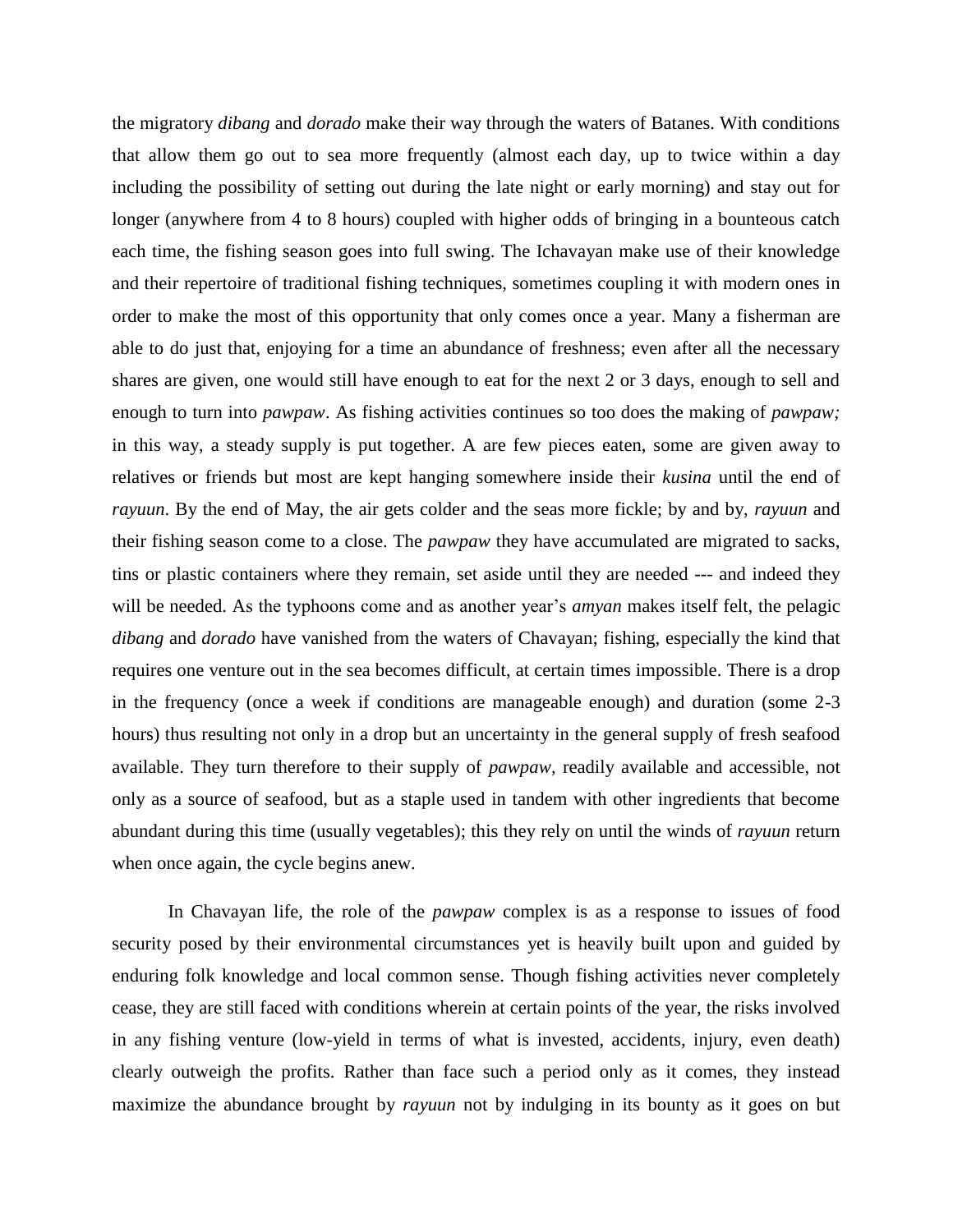rather by only partaking of what is necessary and setting aside the rest for a literal, rainy day; indigenous delayed-gratification. In a fishing community such as that of Chavayan where one of their staples is seafood, periods such as *amyan* or instances when the islands are hit by typhoons which minimize the access to their staple may be viewed as situations that would result in relative "food" insecurity. Because of the supply of *pawpaw* they have prepared beforehand however, this state is never reached --- put another way, because they have their supply of *pawpaw* in the first place they do not feel deprived and perceive themselves to still have sufficient access to food. Indeed, even during *amyan* when fresh seafood is not so much scarce than it is difficult to access, their "*Safety*"-s used in tandem with other available ingredients, allow them to be able to eat well --- albeit sometimes groaning over the lack of more varied choices --- more often than not. Furthermore *pawpaw* is no mere emergency ration or in a category of food that is "eaten when there is not else to be eaten". Blolong (1996) was right in saying that it is an adaptive measure but to deem it as a way of "coping" ---especially since the term itself has the connotation of struggle and "getting by" --- is something I find a bit problematic. Rather than being just a food for coping, *pawpaw* seems to serve as one of the staples in their foodways, taking center stage during certain points of the year. The production of *pawpaw* is one that entails a significant amount of care and effort not only to come up with an ample, well preserved supply but to make them *masdup*. Though fresh seafood may place higher in many an Ichavayan's list of preferences, pawpaw is not eaten with feelings of disdain or inadequacy; it is something enjoyed, even craved for. Furthermore, one can even say that it responds as well satisfying the penchant for freshness, at least at a symbolic level. For as they always seek to preserve the seafood after they are caught as soon as they can (following Levi-Strauss' line of thought that drying and smoking, is firstly associated with "natural transformation" as well as with the category of the "raw" [2008]), the process of making *pawpaw* can be said to be an attempt to not only physically preserve the seafood but to "preserve its freshness" as well; thus "materially" fresh seafood may be in short supply, but there is plenty of "figuratively" fresh seafood available in the form of *pawpaw*. It is clear that this role of the complex directly benefits the household (as it is also usually produced at this level) in terms of providing for their food supply yet when one considers that, especially in a community like Chavayan --- where many of your neighbours are actually your relatives and those of them who aren't are probably people they have known all their lives and have fostered some sort of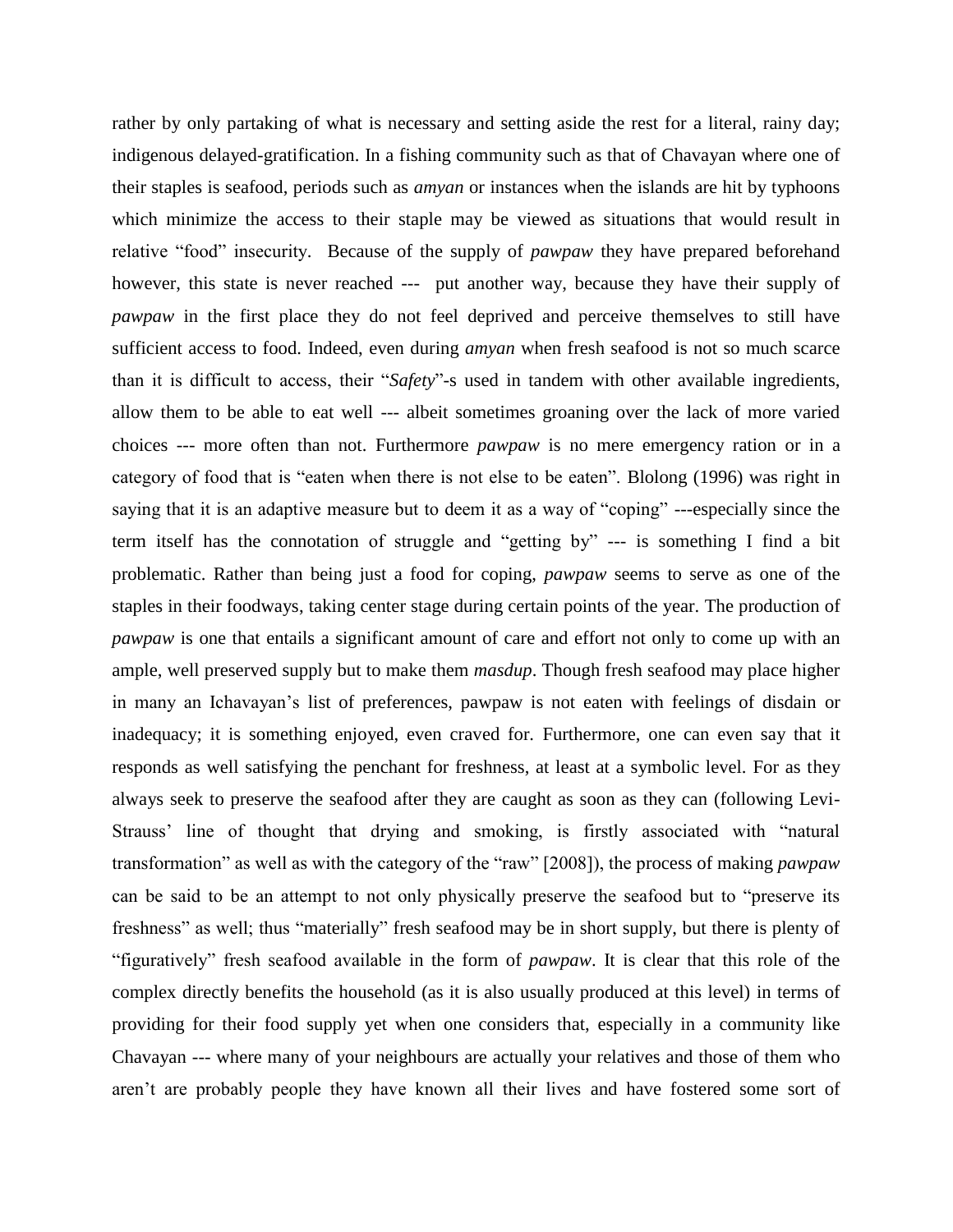communal bond with --- the complex itself aids in assuring the food security of the entire community. Both at a household and at a communal level, this way they are able to face an interlude of uncertainty with a supply that is certain<sup>55</sup>, already prepared, and present.

*Pawapaw* is seen by the Ivatan to be a part of their traditional cuisine. Even in the midst and influx of foreign foods and foodways, it has maintained its position as a staple as it is well adapted and suited for the circumstances the islands experiences. It is one that does not rely on practices and technologies that have been relatively been recently incorporated or are still in the process of finding where they fit It is founded on what has always been there and what has always been done. The effort invested during *rayunn* on fishing trips and in the production of *pawpaw* is reaped when needed; in the words of many of the Ichavayan*,* "(in Tagalog) *Basta't masipag ka, hindi ka magugutom sa Batanes<sup>56</sup>."* A supply of *pawpaw* constitutes an image of the abundance of the fishing season and the consumption of *pawpaw* invokes not a sense that they are starving, but that they are managing, usually in relative comfort. Its other identification as "*Safety*" is also very telling; it does not only mean an insurance against insufficiency, but also something that is safe and familiar, something one can eat without feelings of anxiety. Unlike canned goods or instant foods, *pawpaw* is deemed as "natural", the seafood they have grown to be used to, albeit in a different form. They know where it came from, how it was made, even who made it making them feel secure and furthermore it has the peculiarity of not only preserving the seafood itself but symbolically preserving the innate freshness it possesses.

The whole complex is a product and practical application of their folk knowledge and beliefs which have been passed down through generations of Ivatan since time immemorial. In its continued practice and consumption, the pawpaw complex exposes the younger generations to the wisdom of their mothers and fathers and their parents before them. It does not maintain or restrict their everyday life to "the old ways" but rather, ensures that a connection to aspects and values of their culture which they recognize identifies them as Ivatan, remains and continues. Indeed during my last day in Chavayan, Uncle Jose and his wife as well as Uncle Noli and Auntie Felie gave me several pieces of *dibang* they themselves had made into *pawpaw*. It was a an edible memento, a reminder not only of the time I spent in Chavayan, but of the people and

<sup>&</sup>lt;sup>55</sup> At the very least, more certain than the prospected yield of any fishing venture during the time of typhoons and amyan.

 $56$  "As long as you are hardworking, you won't go hungry in Batanes."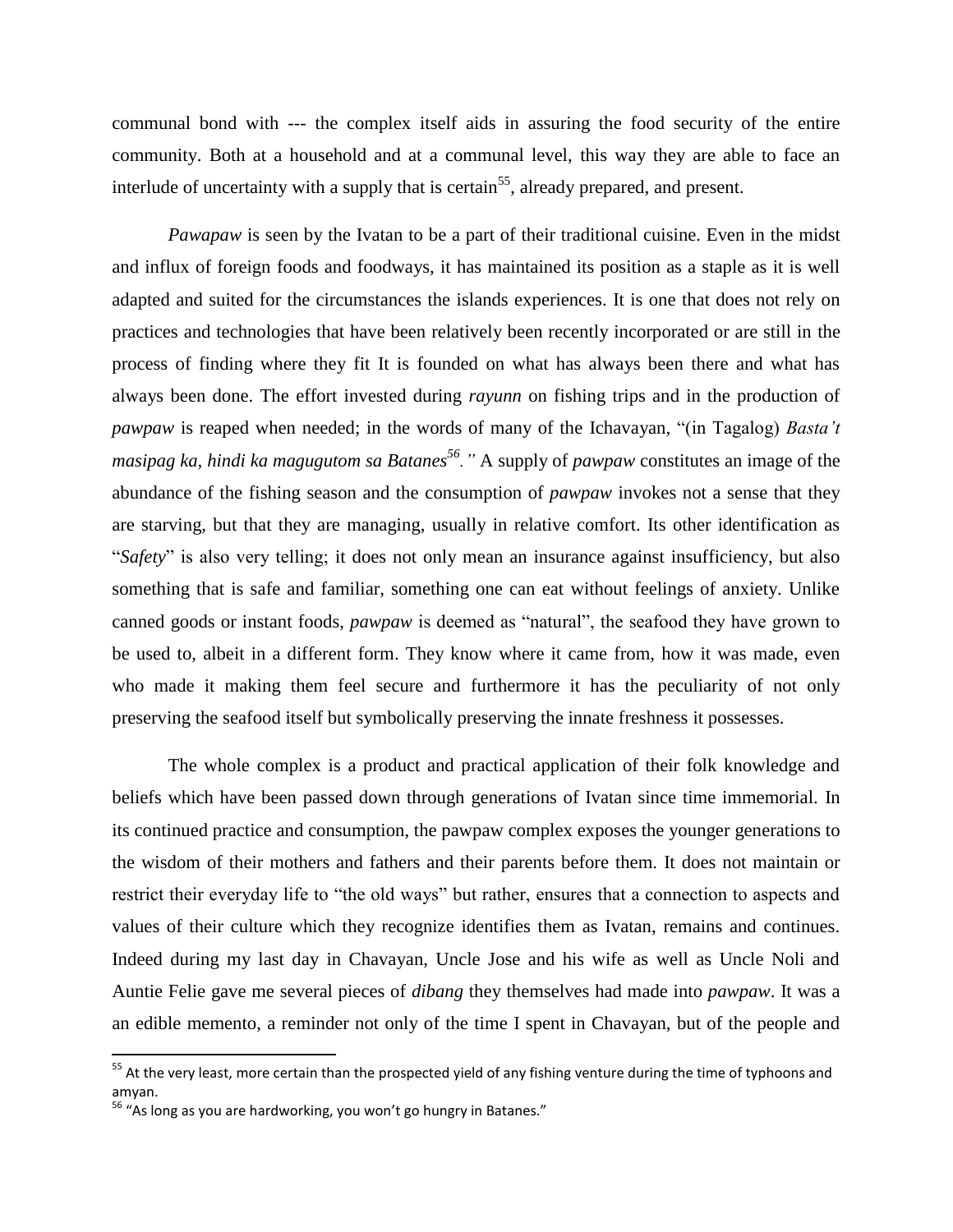the way of life there; as Uncle Noli said, "(in Tagalog) *Para di mo kami makalimutan. Kapag ma-miss mo kami, kainin mo lang iyan.*<sup>57</sup> This aspect of the *pawpaw* complex in my observation (something I regrettably realized only when I was about to leave) is something that the people of Batanes are re-appropriating and deploying as a response to the increase of tourism the area has been experiencing in recent years; aside from being just an item of subsistence for the Ivatan themselves, it has gained the aspect of being something of monetary value. *Pawpaw ---*even the traditionally prestigious fillets of *arayu---* has become a material good within the monetarybased exchange system and are sold readily to tourists (of which traditionally, these are never even brought out of the islands) in Basco packaged by some as a "piece of Batanes and Ivatan culture" one can bring home; it capitalizes on its character shared experience and tradition marketing it as a souvenir that expresses and captures "authentic Ivatan-ness".

## **A Craving for More**

Particular seafood preserved through a distinct but highly flexible process combining salting, drying and smoking, the way it is stored, the way it is cooked, the way it is consumed; these taken all together comprise the *pawpaw* complex. It is a distinct foodway that the Ichavayan trace through their individual and collective memories back to their ancestors, embedded in certain indigenous knowledge systems regarding environmental conditions, fishing and other foodways. *Pawpaw* is no mere alternative food but is a staple in its own right; it is done up to this day by the Ichavayan as means of accumulating a palatable, secure and assured food supply while fishing is at its peak in preparation for a period of the year when the supply of fresh seafood is uncertain. Furthermore it facilitates the passage of indigenous knowledge by the community to its members as well as a means to express their cultural identity as Ivatans. It is an ethnoculinary foodway which reveals an aspect of who they are; in its constant creation, consumption and deployment, they continue to assert and to maintain it as theirs.

In one conversation I had with Uncle Mariano while I was there, he nostalgically told me that back when his body had the blessing of youth, the street by Chavayan's sea wall filled with *pawpaw* upon *pawpaw*, hanging in the wind and the sun as if they were streamers for a fiesta;

 $57$  "So that you will not forget us. If you miss us, just eat this."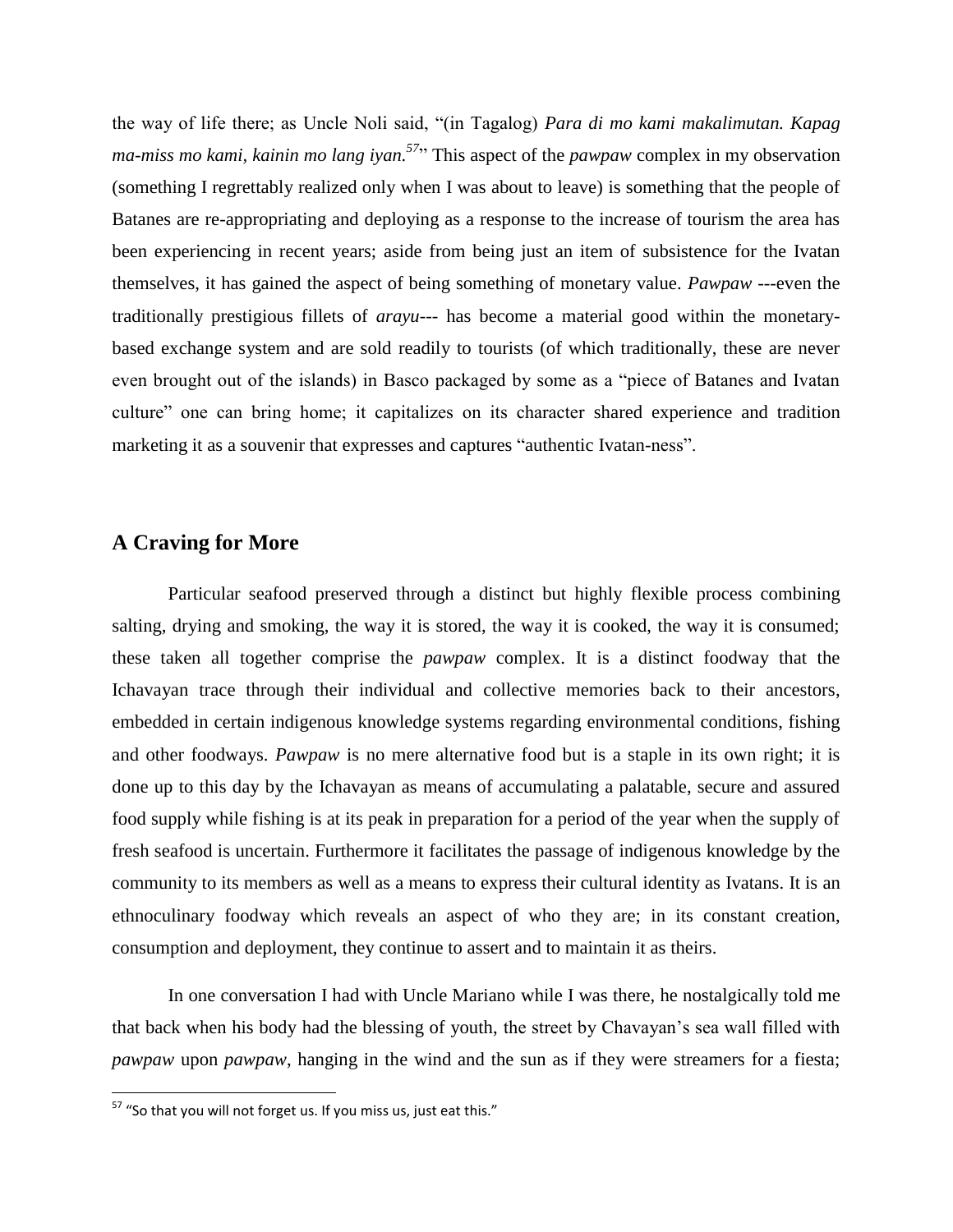such days are gone he says and he laments that they may never come again. Just a week ago I was in touch with one of the teenagers I got to know in Chavayan. I asked her how this year's *pawpaw* making was going and she responded, "*Super dami po<sup>58</sup>*". Here we have two accounts from two different generations which paint two contrasting pictures; what this tells me essentially is that there is so much still left in the study of *pawpaw*.

An intellectual and certainly, a gastronomic adventure is before us, one that we must face with an inquisitive mind and an empty stomach. We have barely begun to dig in; this is but the first bite in what I perceive to be a long, filling and delicious meal.

<sup>&</sup>lt;sup>58</sup> This would roughly translate to "very plentiful."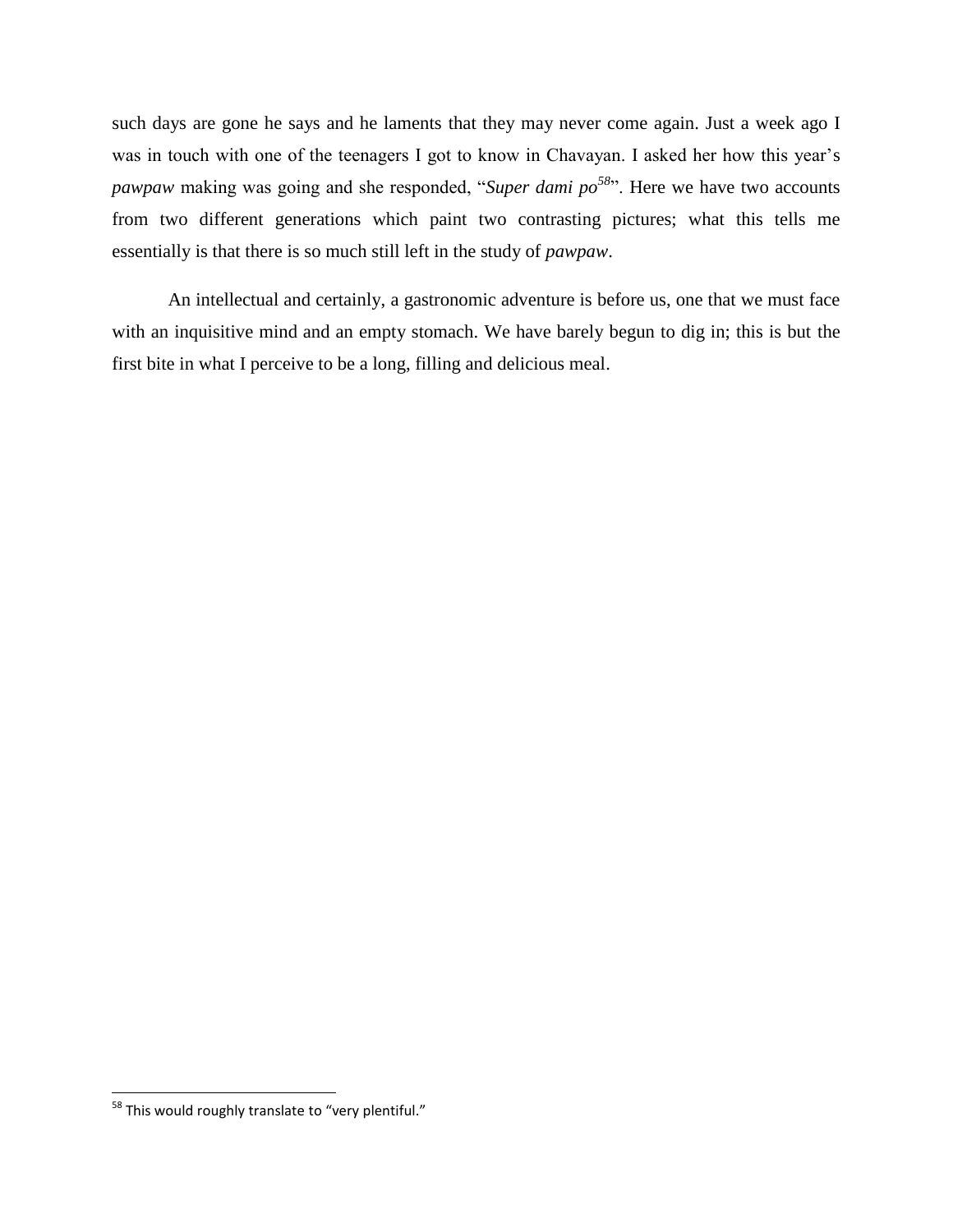### **References**

- Abad –Santos, C., Edillon, R., Piza, S., delos Reyes, V. & Diokno, M. (2010). Right to Food Assessment Philippines – Executive Summary. Food and Agriculture Organization of the United Nations
- Alegre, E. (1992). Inumang Pinoy. Pasig: Anvil Publishing Inc.
- Barthes, R. (2008). Toward a Psychosociology of Contemporary Food Consumption. In C. Counihan, & P. Van Esterik (Eds.), Food and Culture A reader (pp. 28-35). New York: Routledge.
- Bellwood, P & Dizon, E (2005). The Batanes archaeological project and the Out of Taiwan hypothesis for Austronesian dispersal. *Journal of Austronesian Studies*, *1*(1), 1-32.
- Blolong, R. (1996) The Ivatan Cultural Adaptation to Typhoons: A Porttrait of a Self-Reliant Community from the Indigenous Development Perspective. *Agham-Tao* 8(1).
- Campos, F. (2013). Ichthyoarchaeological Investigation of Neolithic to Recent Fishing Practices in the Batanes Islands. In P. Bellwood, & E. Dizon (Eds.), 4000 Years of Migration and Cultural Exchange The Archaeology of the Batanes Islands, Northern Philippines. Australia: ANU E Press.
- Cordero-Fernandez,G. (1992). Philippine Food and Life. Pasig: Anvil Publishing Inc.
- Counihan, C. & Van Esterik, P. (2008). Introduction to the Second Edition. In C. Counihan, & P. Van Esterik (Eds.), Food and Culture A reader (pp. 1-13). New York: Routledge.
- Dalisay, Soledad. (2003). Surviving Inaagosto : household strategies to cope with the lean season in a community in Batangas province. Unpublished doctoral dissertation). University of the Philippines, Diliman, Quezon City.
- Dizon, E., & Santiago, R. (2012). Archaeological Explorations in Batanes Province. *Philippine Studies: Historical And Ethnographic Viewpoints*, *44*(4), 479–499. Retrieved from <http://www.philippinestudies.net/ojs/index.php/ps/article/view/695>
- Dizon, E. & Mijares, A. (1999) Archaeological Evidence Of A Baranganic Culture In Batanes. *Philippine Quarterly of Culture and Society*. *27*(1), 1-10
- Douglas, M. (1972). Deciphering a meal. *Deadalus. 101*(1)*,* 61-81.
- Espino, R. & Atienza, C. (2001). Crop Diversification in the Philipines. In M. Papademetriou & F. Dent (Eds.). Crop Diversification in the Asia-Pacific Region. Bangkok, Thailand: FAO Regional Office for Asia and the Pacific.
- Ewing, B. (1963) Food and Drink among the Tawsug: With Comparative Notes from Other Philippine and Nearby Groups. *Anthropological Quarterly. 36*(2)*,* 60-70.
- Faylona, M. (2003) The Dipnay Supuan Jar Burials In Batanes. *Philippine Quarterly of Culture and Society*. *31*(1), 119-129
- Fenix, M. (2005). Batanes: Survival Food. In E. Panlilio, & F. Sta. Maria (Eds.), Slow Food: Philippine Culinary Traditions (pp. 80-84). Pasig: Anvil Publishing Inc.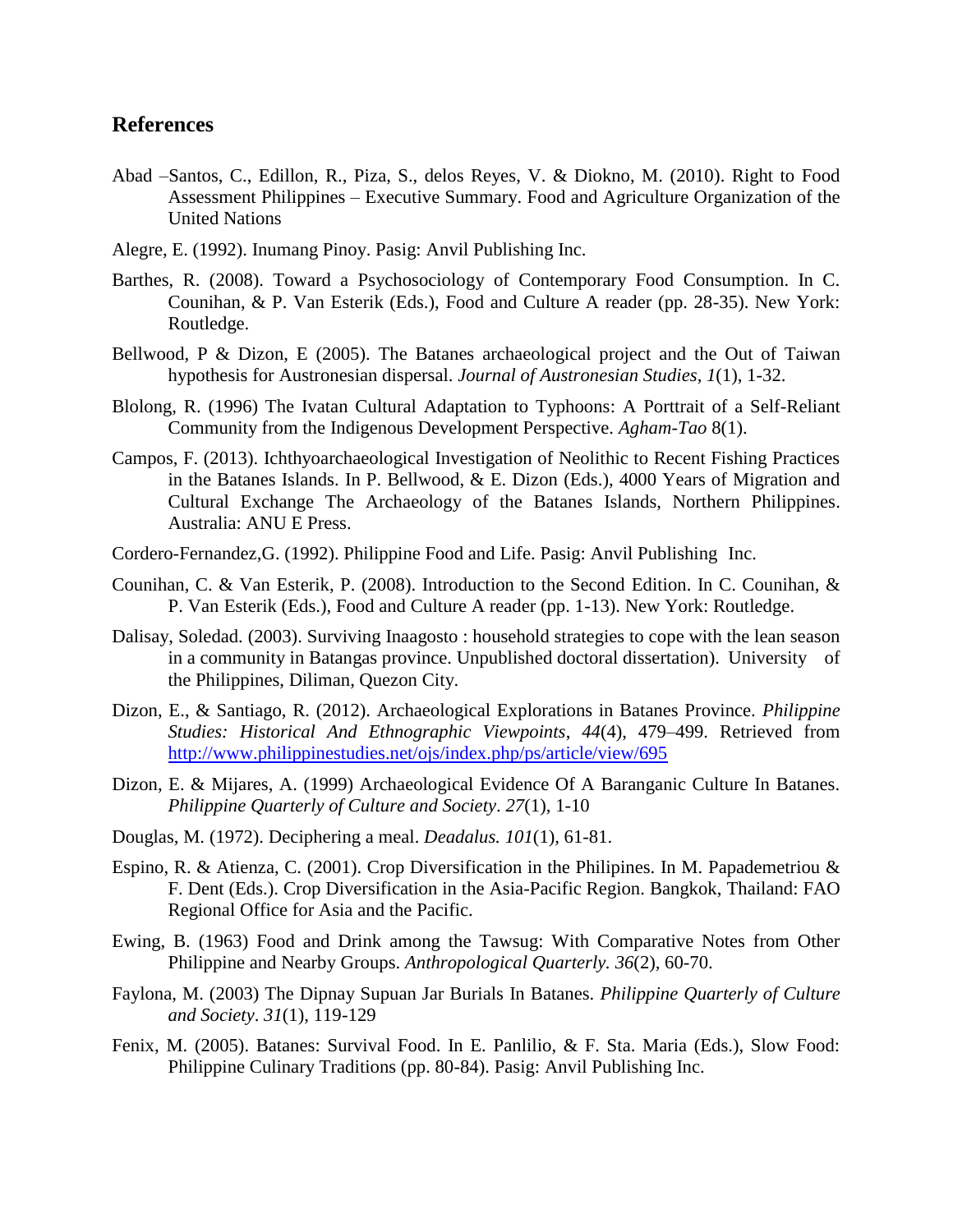- Fernandez, D. (1994). Tikim: Essays on Philippine Food and Culture. Pasig: Anvil Publishing Inc.
- Fernandez, D. (2000). Palayok: Philippine Food Through Time, On Site, In the Pot. Makati: The Bookmark Inc.
- Fernandez, D & Alegre, E. (1988). Sarap: Essays on Philippine Food. Manila: Mr & Ms Publishing Company Inc.
- Fernandez, D. & Alegre, E. (1991). Kinilaw: A Philippine Cuisine of Freshness. Makati: Bookmark Inc.
- Food and Agriculture Organization of the United Nations. (2006). Introduction Dietary change and their health implications in the Philippines. In The double burden of malnutrition Case studies from six developing countries. Rome.
- Glasser, B. & Strauss, A. (1962). The Discovery of Grounded Theory Strategies for Qualitative Research. USA: Aldine Transaction.
- Harris, M. (1979). Preface. In Cultural Materialism: The Struggle for a Science of Culture. USA: Random House.
- Harris, M. (2008a). The Cultural Ecology of India's Sacred Cattle. In . R.Mcgee, & R. Warms (Eds.), Anthropological Theory: An Introductory history (pp.282-298). New York: McGraw Hill.
- Harris, M. (2008b). The Abominable Pig. In C. Counihan, & P. Van Esterik (Eds.), Food and Culture A reader (pp. 54-68). New York: Routledge.
- Hidalgo, C. (1996) The Making of the Ivatans: The Cultural History of Batanes. Pasig: Cognita TRC
- Hidalgo, C., & the Dictionary Committee. (1998). The Cultural Dictionary of Batanes Ivatan Filipino-English. Manila: Academics Foundation.
- Hornedo, F. (1977). Ivatan Oral Traditions: A Survey*. Philippine Studies 25*(4), 384-419.
- Hornedo, F. (2000) Taming the Wind: Ethno-cultural History on the Ivatan of the Batanes Isles. Manila: University of Sto. Tomas Pub. House
- Hung, H.C., Iizuka, Y, Bellwood, P et al (2007). 'Ancient jades map 3,000 years of prehistoric exchange in Southeast Asia', *PNAS - Proceedings of the National Academy of Sciences of the United States of America, 104*(50), 19745-19750.
- Lawless, R. (2008). The dynamics of food and the Kalingas: an account of a people in the north Luzon highlands, Philippines. *Omertaa, Journal for Applied Anthropology*, http://www.omertaa.org/archive/omertaa0036.pdf
- Levi-Strauss, C. (2008). The Culinary Triangle. In C. Counihan, & P. Van Esterik (Eds.), Food and Culture A Reader (pp. 36-43). New York: Routledge.
- Magat, M. (2002) Balut: "Fertilized Duck Eggs and Their Role in Filipino Culture". *Western Folklore*. *61*(1):63-96